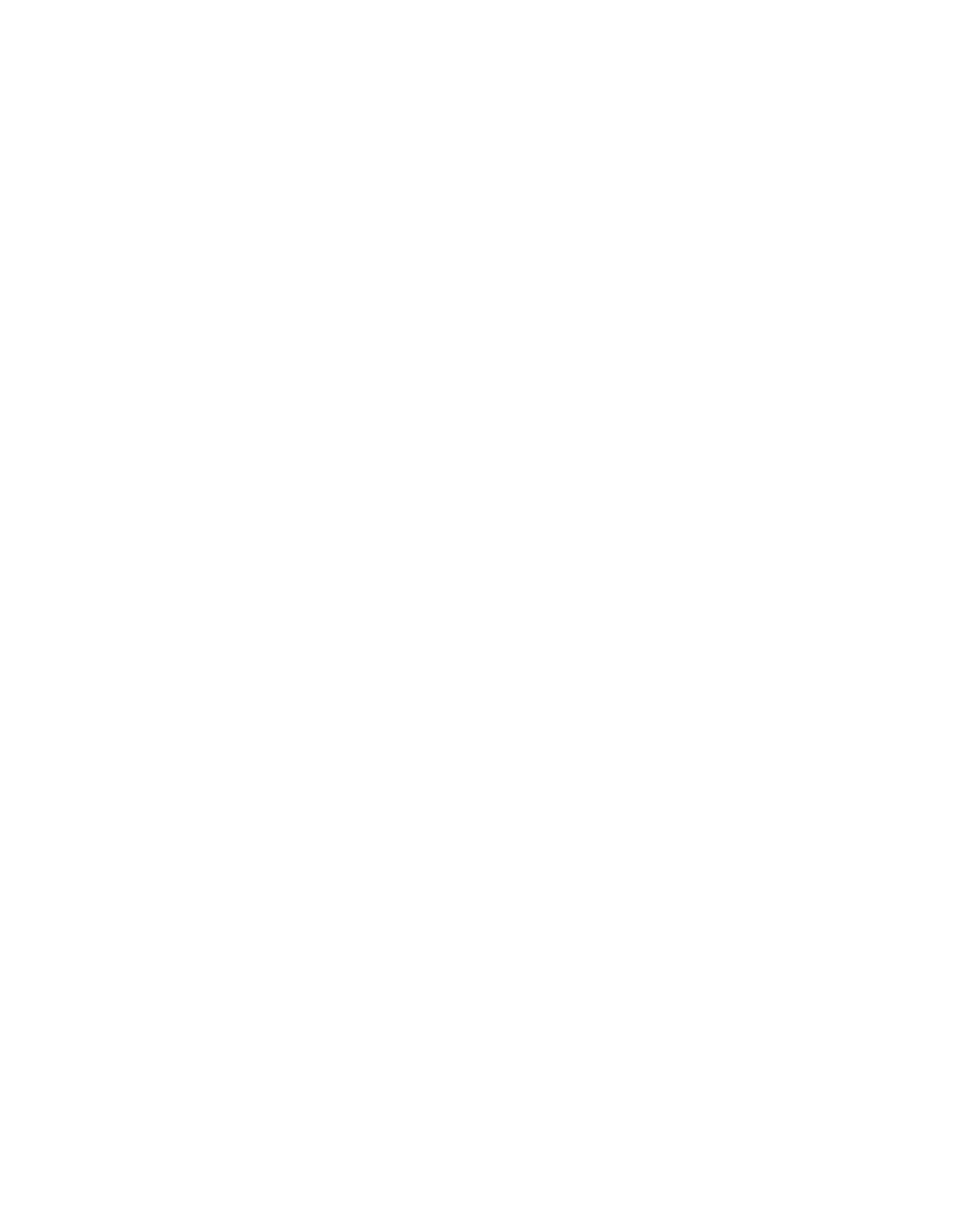# **SECTION 16890 FIBER OPTIC CABLING AND COMPONENTS**

#### <span id="page-2-0"></span>**PART 1 - GENERAL**

#### <span id="page-2-1"></span>**1.01 DESCRIPTION**

- A. Contractor shall furnish, install, test, and place into service fiber optic cabling and components as indicated on the Drawings and as specified herein.
- B. Furnish and install auxiliary and accessory devices necessary for fiber optic communication system operation and to interface with equipment specified herein and in other Sections of these Specifications.

#### <span id="page-2-2"></span>**1.02 RELATED SECTIONS**

- A. The Contract Documents are a single integrated document, and as such all Specification Sections apply. It is the responsibility of the Contractor and its subcontractors to review all Sections and ensure a complete and coordinated project.
- B. Related Specification Sections include, but are not limited to, the following:
	- 1. Division 16 Electrical
	- 2. Division 17 Instrumentation and Controls

#### <span id="page-2-3"></span>**1.03 REFERENCE STANDARDS AND CODES**

All materials and equipment specified herein, including installation of same, shall conform to or exceed the applicable requirements of the following standards and codes (latest edition) to the extent that the provisions thereof are not in conflict with other provisions of these Specifications.

- A. Telecommunications Industry Association/ Electronic Industry Association (TIA/EIA)
	- 1. TIA/EIA-455-C: Standard Test Procedure for Fiber Optic Fibers, Cables, Transducers, Sensors, Connecting and Terminating Devices, and Other Fiber Optic Components
		- a. TIA/EIA-455-3 (FOTP-3): Procedure to Measure Temperature Cycling Effects on Optical Fiber, Optical Cable, and Other Passive Fiber Optic **Components**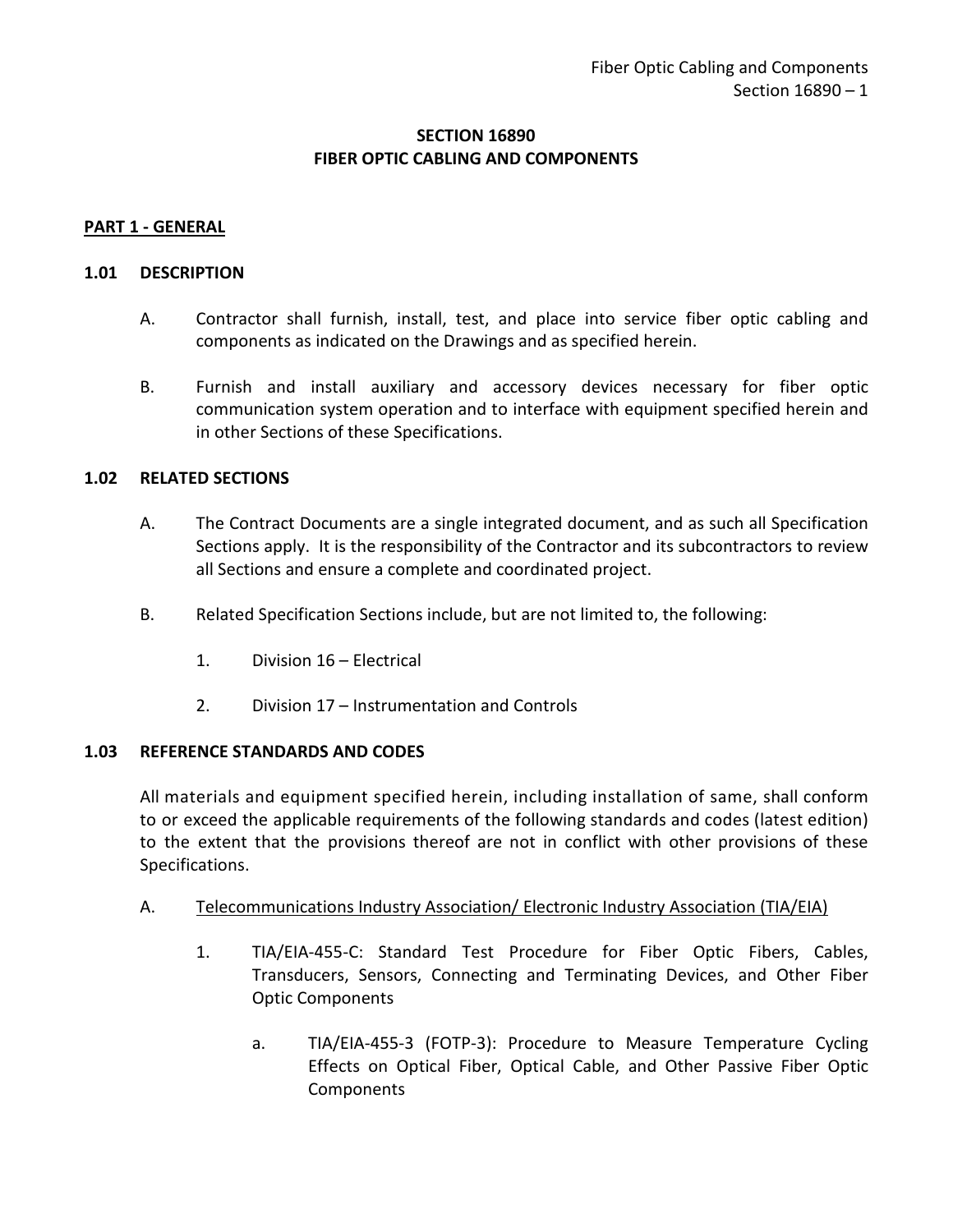- b. TIA/EIA-455-25 (FOTP-25): Repeated Impact Testing of Fiber Optic Cables and Cable Assemblies,
- c. TIA/EIA-455-33 (FOTP-33): Fiber Optic Cable Tensile Loading and Bending Test
- d. TIA/EIA-455-37 (FOTP-37): Fiber Optic Cable Bend Test, Low and High Temperature
- e. TIA/EIA-455-38 (FOTP-38): Measurement of Fiber Strain in Cables Under Tensile Load
- f. TIA/EIA-455-41 (FOTP-41): Compressive Loading Resistance of Fiber Optic Cables,
- g. TIA/EIA-455-82 (FOTP-82): Fluid Penetration Test for Fluid-Blocked Fiber Optic Cable
- h. TIA/EIA-455-85 (FOTP-85): Fiber Optic Cable Twist Test
- i. TIA/EIA-455-104 (FOTP-104): Fiber Optic Cable Cyclic Flexing Test
- 2. TIA-568-C.0: Generic Telecommunications Cabling for Customer Premises
- 3. TIA-568-C.1: Commercial Building Telecommunications Cabling Standard
- 4. TIA-568-C.3: Optical Fiber Cabling Components Standard
- 5. TIA-569-B: Commercial Building Standard for Telecommunications Pathways and Spaces
- 6. TIA-598: Color Coding of Fiber Optic Cables
- 7. TIA-607: Grounding and Bonding Requirements for Telecommunications in Commercial Buildings.

#### B. Other Standards

- 1. UL Underwriters Laboratories
- 2. IEEE Institute of Electrical and Electronics Engineers
- 3. NEMA National Electrical Manufacturers Association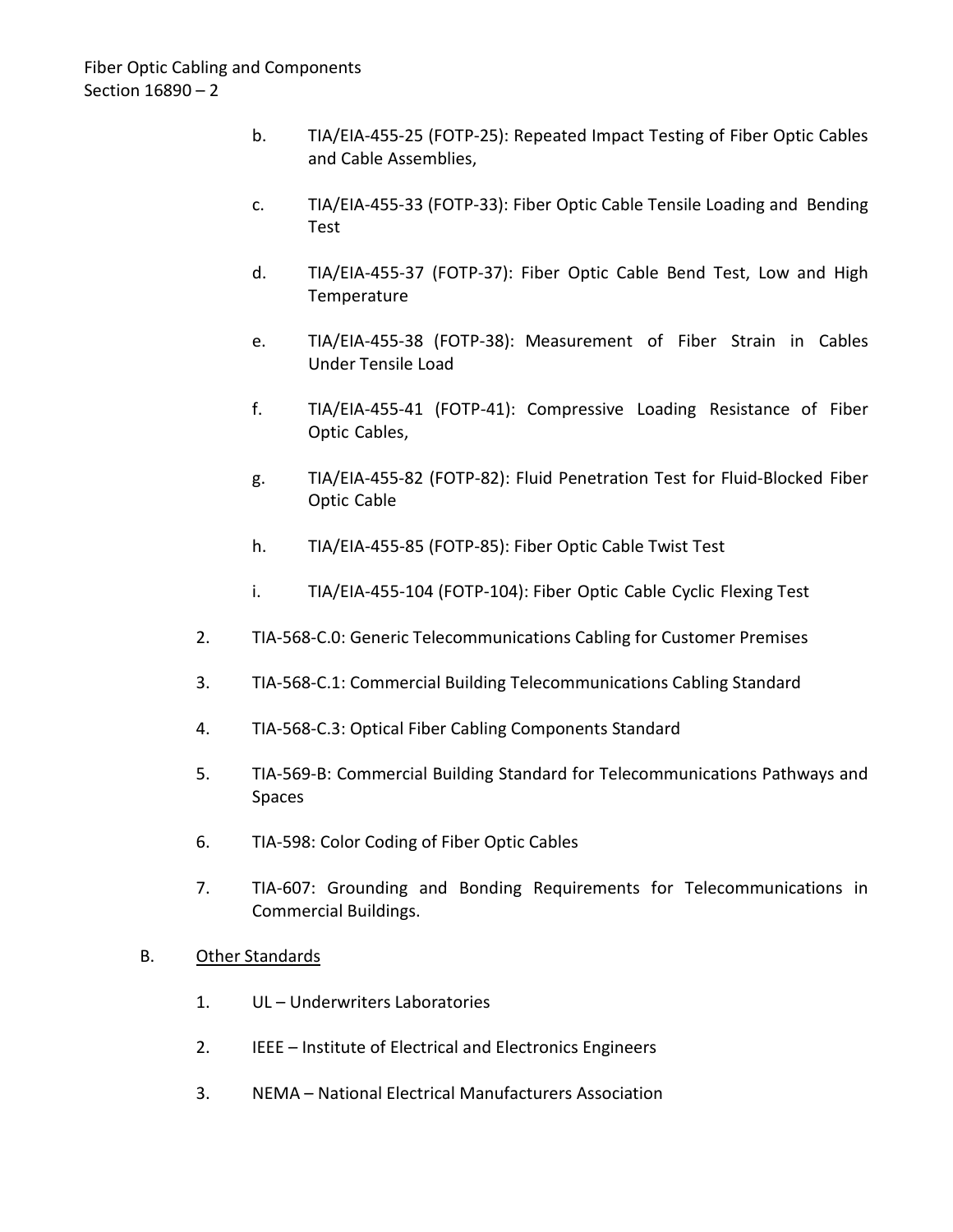# C. Codes

# 1. NFPA 70 – National Electrical Code (NEC)

#### <span id="page-4-0"></span>**1.04 SUBMITTALS**

All submittals shall be in accordance with the General Conditions and requirements specified herein.

#### A. Shop Drawings

Contractor shall prepare and submit complete and organized information, drawings, and technical data for all material, equipment, and components. All drawings shall be legible and reduced to a maximum size of  $11'' \times 17''$  for inclusion within the submittal. Shop drawings shall include, but not be limited to, the following:

- 1. Detailed Bill of Materials for all fiber optic cable, patch panels, connectors, fiber break-outs, splicing kits, splicing trays, innerduct, switches, cabinets, pull boxes, and appurtenances, listing: manufacturer's name, catalog/part number, quantity, size, and description.
- 2. Complete documentation for all fiber optic cable, patch panels, connectors, fiber break-outs, splicing kits, splicing trays, innerduct, switches, cabinets, pull boxes, cable lubricant, duct sealant, closures, identification markers, mounting hardware, and appurtenances, including: manufacturer's product literature, specifications, materials of construction, features and accessories, technical information, factory test reports, illustrations, and data in sufficient detail to demonstrate compliance with Specification requirements. Manufacturer's literature and data shall be marked to clearly delineate all applicable information and crossing out all inapplicable information.
- 3. Installation requirements and procedures for fiber optic cables, patch panels, connectors, fiber break-outs, innerduct, and switches, including routing, splicing, and grounding requirements. Cable installation procedures shall clearly describe the steps to be taken to ensure that the fiber optic cables are not damaged during installation.
- 4. Fiber optic cable routing plan, patch panel location plan, and pull box plan. All information shall be shown on the same drawing, and shall be coordinated with the electrical conduit drawings. The plans shall show the location of all pull and mid-assist points, the direction of pull as applicable, calculated pulling tensions for each pull, and fiber optic cable manufacturer's recommended maximum pulling tension for each type of fiber optic cable to be installed.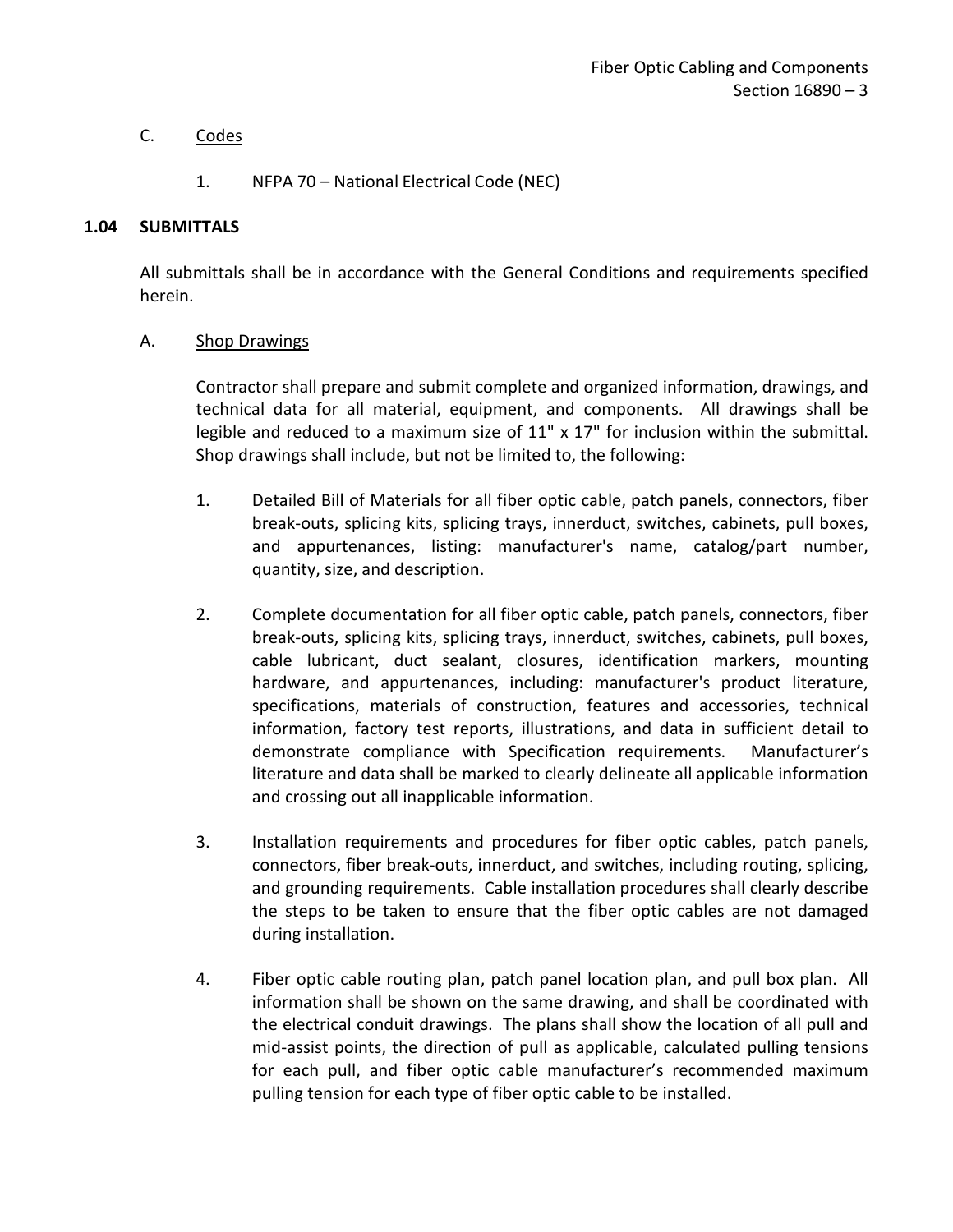Contractor shall identify on the cable routing plan the location of each proposed cable splice. Fiber optic cable splices will only be permitted on a case-by-case basis, and only after the Contractor has demonstrated to the District's satisfaction, that fiber optic cable manufacturers are unable to manufacturer the specified cables in lengths that would allow installation without splices.

- 5. Layout and connection drawings for fiber optic patch panels.
- 6. A written field test procedure outlining the steps and methods that will be used to test the fiber optic cables during and after installation. Include a sample copy of the test form that will be used in the test procedure. Manufacture catalog data for the testing equipment to be utilized during the field testing procedures.
- 7. Fiber Optic Subcontractor qualification and experience information.

#### B. Project Closeout Submittals

- 1. As-built drawings of the fiber optic cable routing plan, patch panel location plan, and pull box plan showing all field changes.
- 2. Certified test results for each cable after installation stating the signal loss of each fiber in the cable between splices, across all splices, and from end to end after splicing and terminations are complete.

#### <span id="page-5-0"></span>**1.05 QUALITY ASSURANCE**

- A. To facilitate the District's future operation and maintenance, furnish material and equipment which is the product of one manufacturer to the maximum extent possible. Where this in not practical, all material and equipment of a given type shall be the product of one manufacturer.
- B. As a minimum, product manufacturers shall be certified in accordance with ISO 9001.

#### <span id="page-5-1"></span>**1.06 FIBER OPTIC SUBCONTRACTOR**

Contractor shall designate a Fiber Optic Subcontractor (FOS) to be responsible to furnish all labor, material, and equipment specified herein.

- A. Qualifications
	- 1. As a minimum, the FOS shall have been regularly engaged in the selection, purchase, installation, testing, and startup of fiber optic telecommunication systems on municipal water and wastewater projects.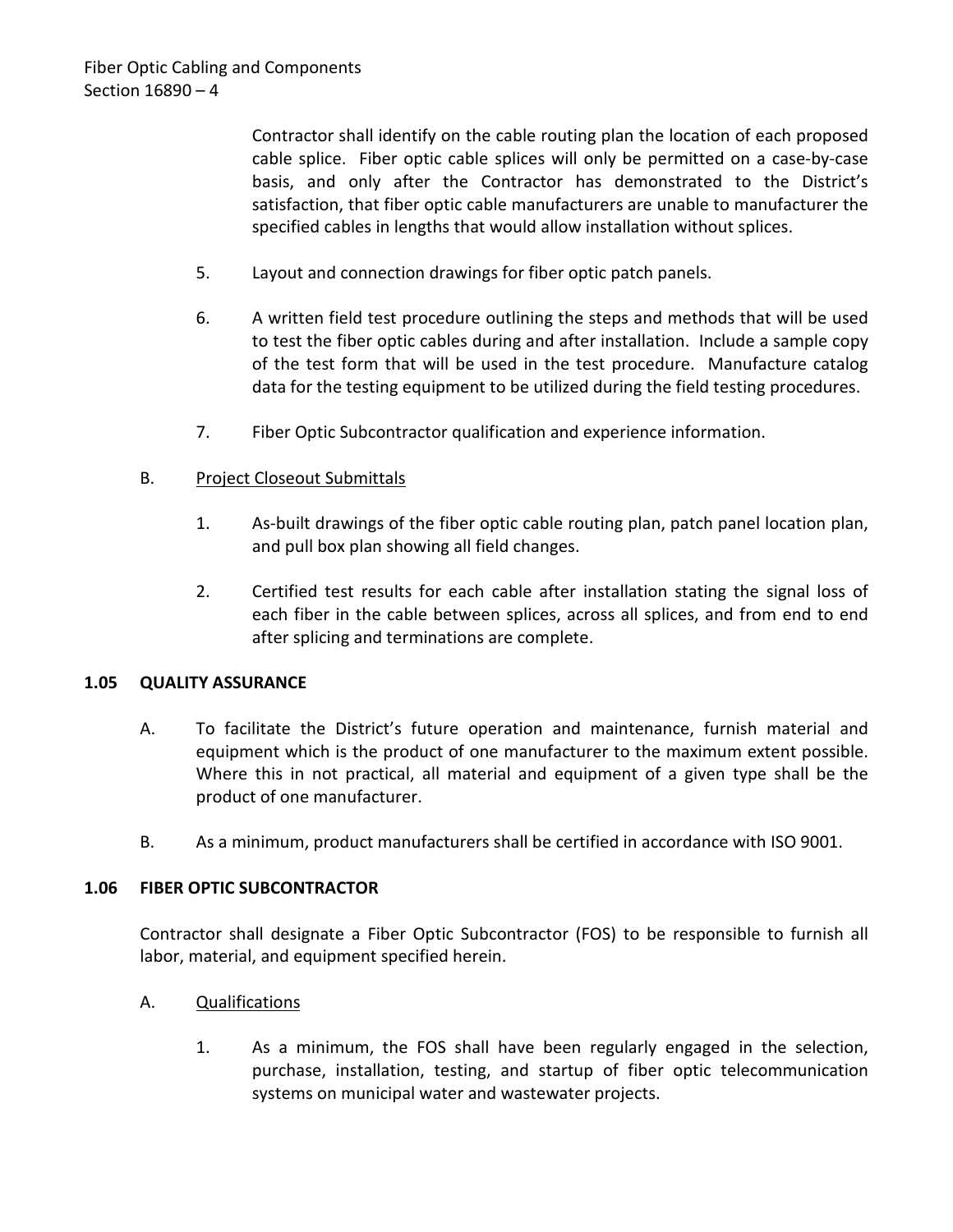- 2. FOS shall have been regularly engaged in performing coordination, selection of fiber optic materials and equipment to interface between programmable logic controllers, Supervisory Control and Data Acquisition (SCADA) systems, site access systems, and video surveillance systems, etc. for municipal water and wastewater projects of similar or larger magnitude for at least 3 years.
- 3. Contractor shall submit FOS qualifications, project references (5 minimum), and certifications for District review and approval.
- 4. Personnel employed for coordination, supervision, installation, testing, and startup shall be regularly employed and trained by the FOS. In addition, installation personnel shall be certified by the fiber optic cable manufacturer to install the selected fiber optic cable system.

# B. Responsibilities

- 1. Select, coordinate, install, and test the fiber optic telecommunication system to provide proper operation and to interface with related equipment and materials furnished by other suppliers under other Sections of these Specifications, with existing facilities (where required), and with District provided Remote Telemetry Unit (RTU) equipment and/or SCADA system equipment.
- 2. Provide auxiliary and accessory devices necessary for system operation or performance and to interface with equipment provided by other suppliers under other Sections of these Specifications, with existing facilities (where required), and District provided RTU equipment and/or SCADA system equipment. These devices shall be provided whether they are shown on the Drawings or not, and shall be at no additional cost to the District.
- 3. Prior to installation of any conduit associated with fiber optic telecommunication system, the FOS shall verify conduit size, bends and routing with the Electrical Subcontractor and material suppliers for specific materials to be furnished, and notify the District of any conflicts or deviations.
- 4. Coordinate services of manufacturer's engineering representatives during installation and testing.

Contactor shall subcontract the work specified herein to a qualified FOS. All work performed is the responsibility of the Contractor even though references are made herein to work requirements and responsibilities of the FOS.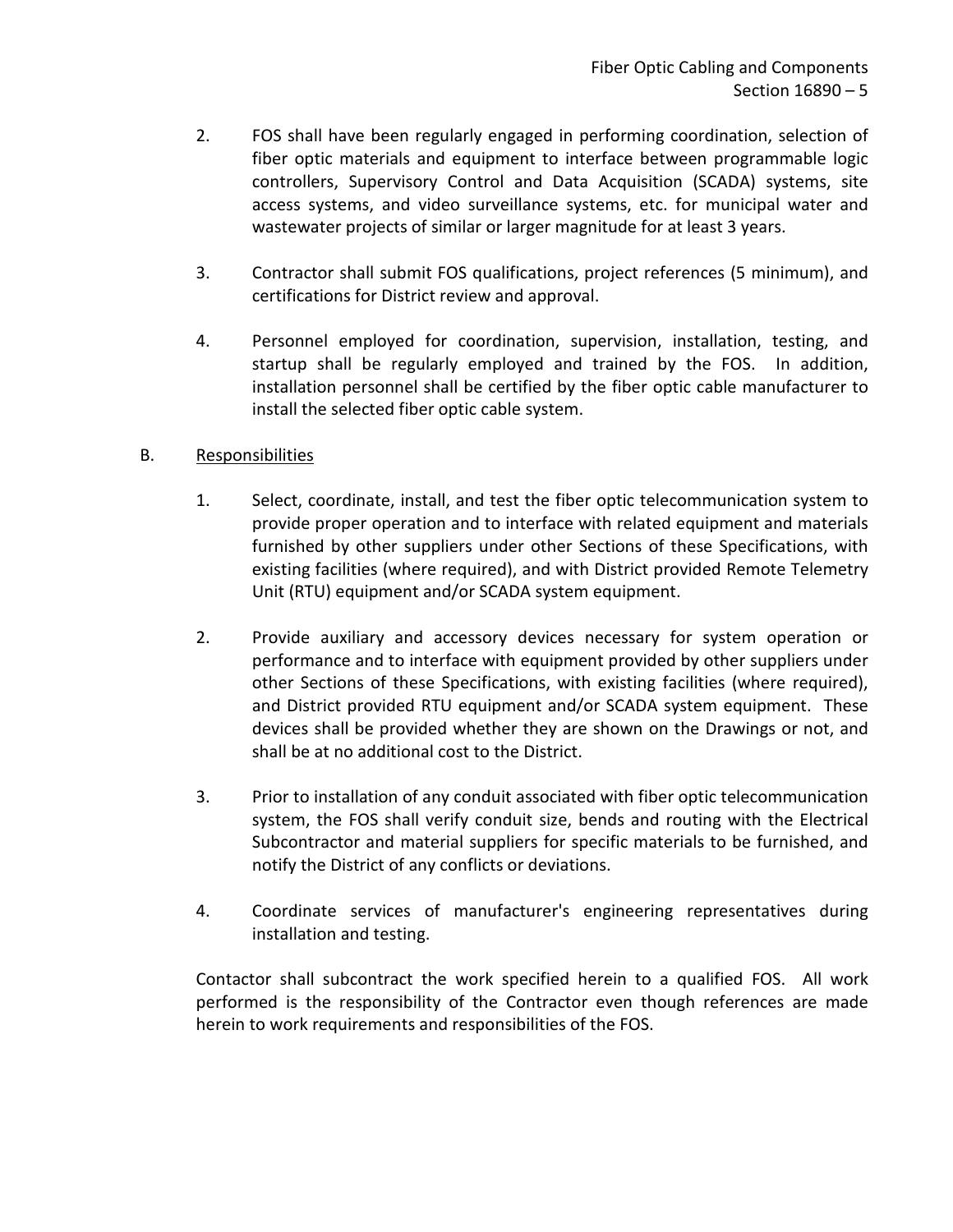#### <span id="page-7-0"></span>**PART 2 - PRODUCT**

#### <span id="page-7-1"></span>**2.01 FIBER OPTIC CABLING**

- A. All fiber optic cables shall be rated for use in indoor and outdoor applications, permitting cables to run from the outside plant environment to a building's crossconnection point without a transition at the building entrance.
- B. Single-mode fiber optic cabling shall meet the following requirements:

| <b>Property</b>                  | <b>Specification</b>                     |
|----------------------------------|------------------------------------------|
| Construction                     | Loose Tube, Gel-Free, All Dielectric     |
| Rating                           | Indoor/Outdoor, Riser-Rated Jacket, OFNR |
| Fiber Bundle Jacket Material     | <b>Medium Density Polyethylene</b>       |
| Number of Fibers Per Cable       | xx (6, 12, 18, 24) as shown on Drawings  |
| Nominal Fiber Core Diameter      | 8.3 microns                              |
| <b>Nominal Cladding Diameter</b> | 125 microns                              |
| Wavelengths                      | 1310 Nm / 1383 Nm / 1550 Nm              |
| <b>Maximum Attenuation</b>       | 0.4 dB/km / 0.4 dB/km / 0.3 db/km        |
| Min. Installation Bend Radius    | 7.6 inches                               |
| Min. Operation Bend Radius       | 5.1 inches                               |
| Max. Short-Term Tensile Load     | 600 pounds                               |
| Max. Long-Term Tensile Load      | 180 pounds                               |

C. Multi-mode fiber optic cabling shall meet the following requirements:

| <b>Property</b>                  | <b>Specification</b>                     |
|----------------------------------|------------------------------------------|
| Construction                     | Loose Tube, Gel-Free, All Dielectric     |
| Rating                           | Indoor/Outdoor, Riser-Rated Jacket, OFNR |
| Fiber Bundle Jacket Material     | <b>Medium Density Polyethylene</b>       |
| Number of Fibers Per Cable       | xx (6, 12, 18, 24) as shown on Drawings  |
| Nominal Fiber Core Diameter      | 62.5 microns                             |
| <b>Nominal Cladding Diameter</b> | 125 microns                              |
| Wavelengths                      | 850 Nm / 1300 Nm                         |
| <b>Maximum Attenuation</b>       | 3.4 dB/km / 1.0 dB/km                    |
| Min. Installation Bend Radius    | 7.6 inches                               |
| Min. Operation Bend Radius       | 5.1 inches                               |
| Max. Short-Term Tensile Load     | 600 pounds                               |
| Max. Long-Term Tensile Load      | 180 pounds                               |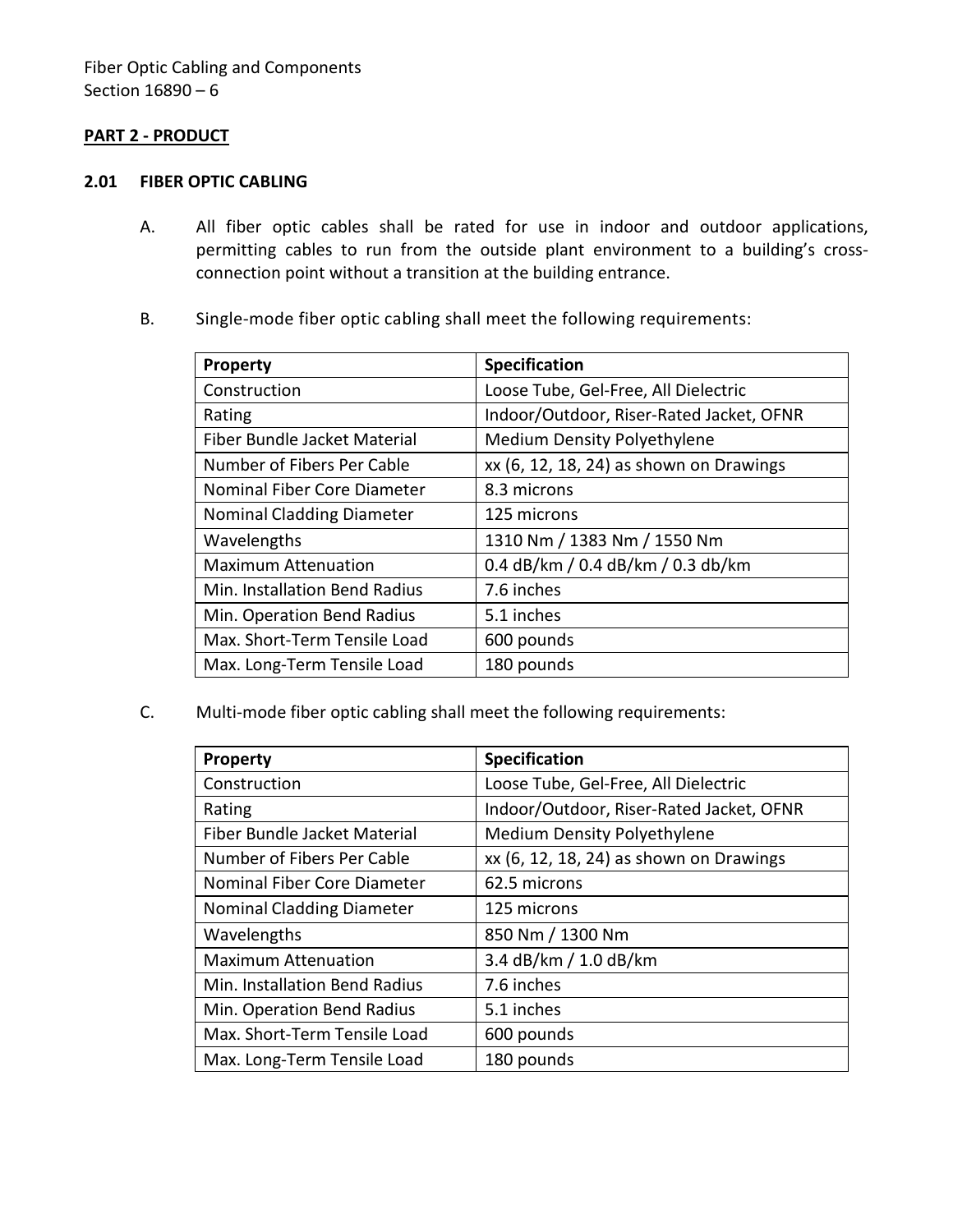# D. Temperature Range

The installation temperature range for the cable shall be from  $-10^{\circ}$ C to  $+60^{\circ}$ C. The operating temperature range for the cable shall be from -40°C to +70°C. Testing shall be in accordance with FOTP-3.

### E. Tensile Loading and Fiber Strain

When tested in accordance with FOTP-33 and FOTP-38, a length of cable shall be tested to the rated tensile load. The rated tensile load shall be 2670 N (600 lb). While under the rated tensile load, the fiber shall not experience a measured fiber strain greater than 60% of the fiber proof test level. After being held at the residual load (30% of the rated tensile load) the fiber shall not experience a measured fiber strain greater than 20% of the fiber proof test level nor an attenuation change greater than 0.40 dB at 1550 Nm (single-mode) or greater than 0.60 dB at 1300 Nm (multimode). After the tensile load is removed, the fibers shall not experience an attenuation change greater than 0.40 dB at 1550 Nm (single-mode) or greater than 0.60 dB at 1300 Nm (multi-mode).

# F. Compressive Loading Test

When tested in accordance with FOTP-41, the cable shall withstand a minimum compressive load of 220 N/cm (125 lb/in) applied uniformly over the length of the sample. The 220 N/cm (125 lb/in) load shall be applied at a rate of 2.5 mm (0.1 in) per minute. The load shall be maintained for a period of 1 minute. The load shall then be decreased to 110 N/cm (63 lb/in). Alternatively, the 220 N/cm (125 lb/in) load may be removed entirely and the 110 N/cm (63 lb/in) load shall be applied within five minutes at a rate of 2.5 mm (0.1 in) per minute. The 110 N/cm (63 lb/in) load shall be maintained for a period of 10 minutes. Attenuation measurements shall be performed before release of the 110 N/cm (63 lb/in) load. The change in attenuation shall not exceed 0.40 dB at 1550 Nm for single-mode fibers and 0.60 dB at 1300 Nm for multimode fiber.

#### G. Cyclic Flexing Test

When tested in accordance with FOTP-104, the cable shall withstand 25 mechanical flexing cycles at a rate of 30  $\pm$  1 cycles per minute. The fiber shall not experience an attenuation change greater than 0.40 dB at 1550 Nm (single-mode) or greater than 0.60 dB at 1300 nm (multi-mode). No cracks, splits, tears or other opening shall be present on the inner or outer surface of the jacket. No visible cracks greater than 5 mm in the armor, if present, shall be present.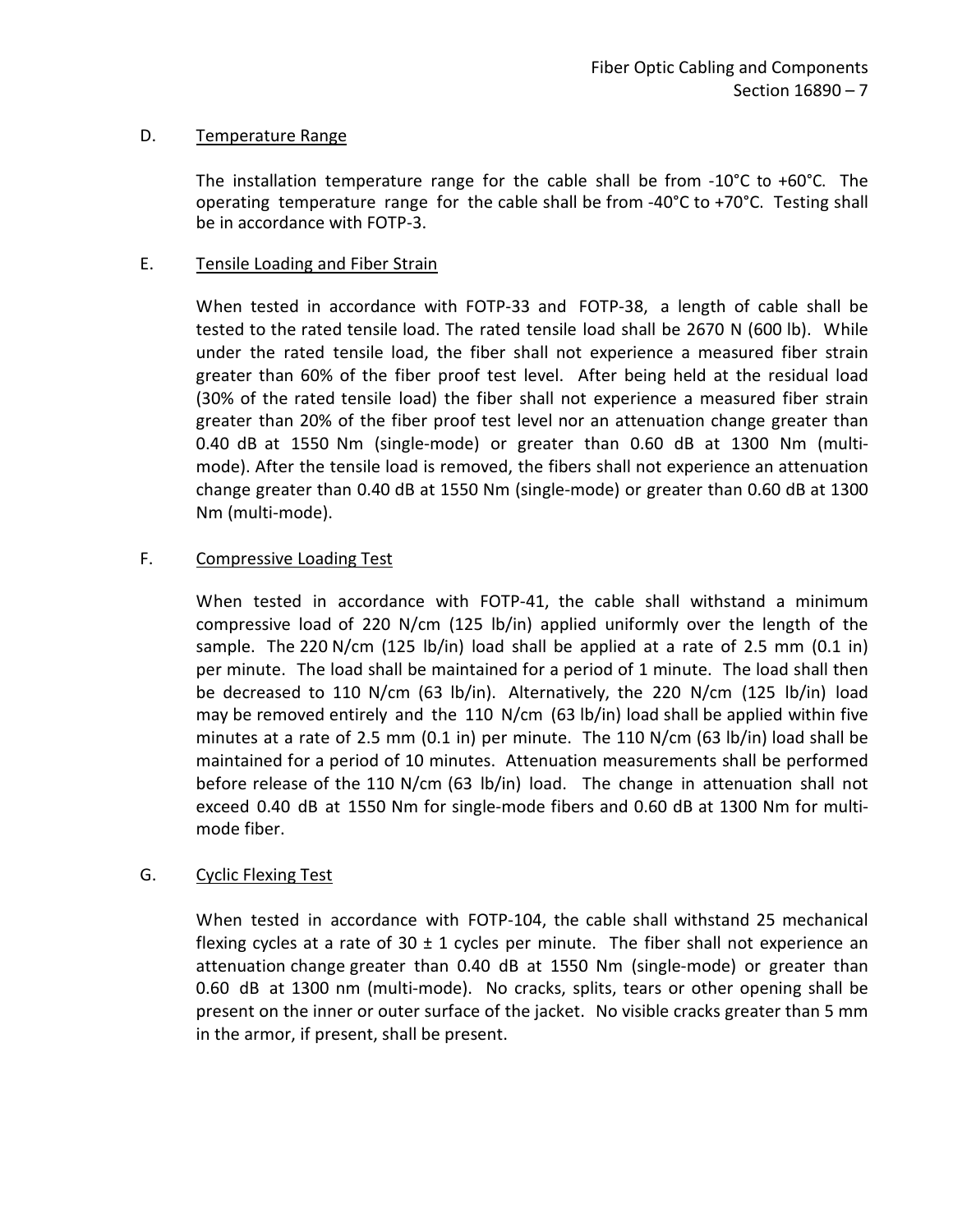#### H. Twist Test

When tested in accordance with FOTP-85, a length of cable no greater than 2 meters will withstand 10 cycles of mechanical twisting. The fiber shall not experience an attenuation change greater than 0.40 dB at 1550 Nm (single-mode) or greater than 0.60 dB at 1300 Nm (multi-mode). No cracks or splits in the jacket shall be present when inspected under 5X magnification.

#### I. High and Low Temperature Bend

When tested in accordance with FOTP-37, the cable shall withstand four full turns around a mandrel at test temperatures of -10°C and +60°C. The fibers shall not experience an attenuation change greater than 0.40 dB at 1550 Nm (single-mode) or greater than 0.60 dB at 1300 nm (multi-mode).

#### J. Impact Resistance

When tested in accordance with FOTP-25, the cable shall withstand a minimum of 2 impact cycles at 3 locations separated by at least 150 mm. The impact energy shall be 4.4 Nm. The fibers shall not experience an attenuation change greater than 0.40 dB at 1550 nm (single-mode) or greater than 0.60 dB at 1300 Nm (multi-mode). The presence of visible cracks, splits, tears, or other openings on the outer surface of the jacket constitute a failure.

#### K. Temperature Cycling

When tested in accordance with FOTP-3, the change in attenuation after 2 cycles at extreme operational temperatures (-40°C to +70°C) shall not exceed 0.40 dB/km at 1550 Nm (single-mode) or 0.60 dB/km at 1300 Nm (multi-mode). The change in attenuation is measured with respect to the baseline values measured at room temperature before temperature cycling after the last low and last high temperature.

#### L. Water Penetration

When tested in accordance with FOTP-82, a one meter length of unaged cable shall withstand a one meter static head or equivalent continuous pressure of water for one hour without leakage through the open cable end.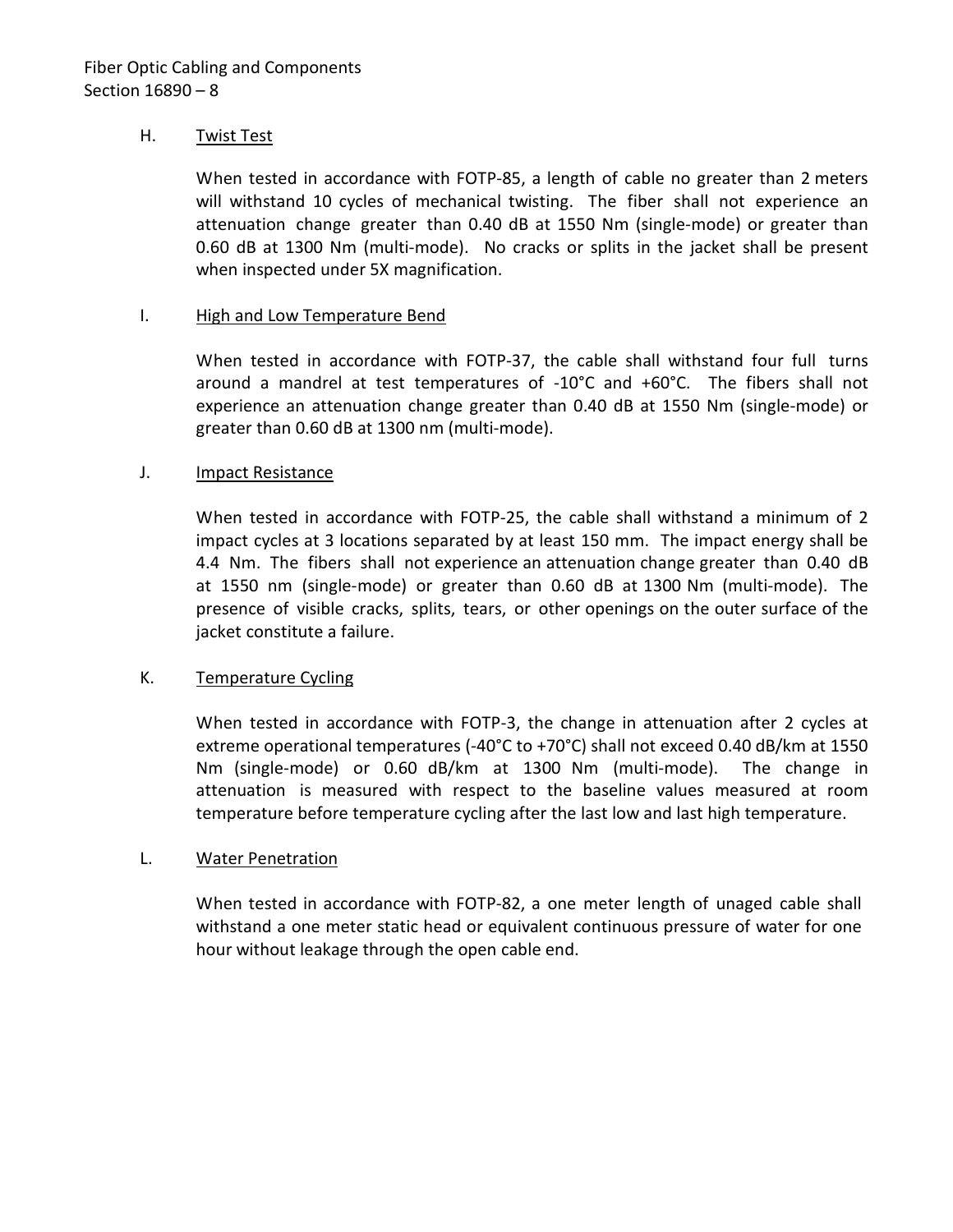### M. Cold Impact Test

When tested in accordance with FOTP-25, the cable shall withstand a minimum of 2 impact cycles at 3 locations separated by at least 150 mm. The impact energy shall be 2.9 Nm. The cable shall be conditioned for at least 4 hours at the minimum installation temperature  $(-10^{\circ}C)$ . The presence of visible cracks on either the inner or outer surface of the jacket constitutes a failure. No optical measurements are required.

N. Optical fiber cables shall be FREEDM Loose Tube Gel-Free Cables as manufactured by Corning Optical Communications, or equal.

# <span id="page-10-0"></span>**2.02 FIBER OPTIC PATCH PANELS**

- A. Provide a fiber optic patch panel at each fiber optic cable termination point. Patch panels shall accommodate all optical fibers in the cable.
- B. Patch panel enclosures shall be rated NEMA 4X and shall be provided with hinged padlockable doors.
- C. All fibers shall be connected and labeled in the patch panel.
- D. Provide tight-buffered, riser rated patch cords with manufacturer installed connectors to connect the fibers from the fiber patch panels to switches or PLCs and to interconnect fibers within the patch panels.
- E. Patch cords shall be Type Corning Cable Systems 505002K512000XM (X = length in meters), or equal.
- F. Patch panels shall be Corning Cable Systems Model EDC-06P-NH, NEMA 4X enclosure with Corning Cable Systems CCH-CP12-15T closet connector housing panels, with SC adapters, or equal. Patch panel enclosures shall be lockable and equipped with quick release latch kits.
- G. Fiber optic cables entering patch panels shall be provided with protection and strain relief via internal brackets, or a fan-out kit shall be provided at the end of each cable.

#### <span id="page-10-1"></span>**2.03 CONNECTORS**

- A. Fiber optic connectors shall be in accordance with EIA/TIA 568-B.3, and shall be in compliance with the Fiber Optic Connector Interchangeability Standard (FOCIS).
- B. Unless specified otherwise, fiber optic connectors shall be field installable and SC compatible.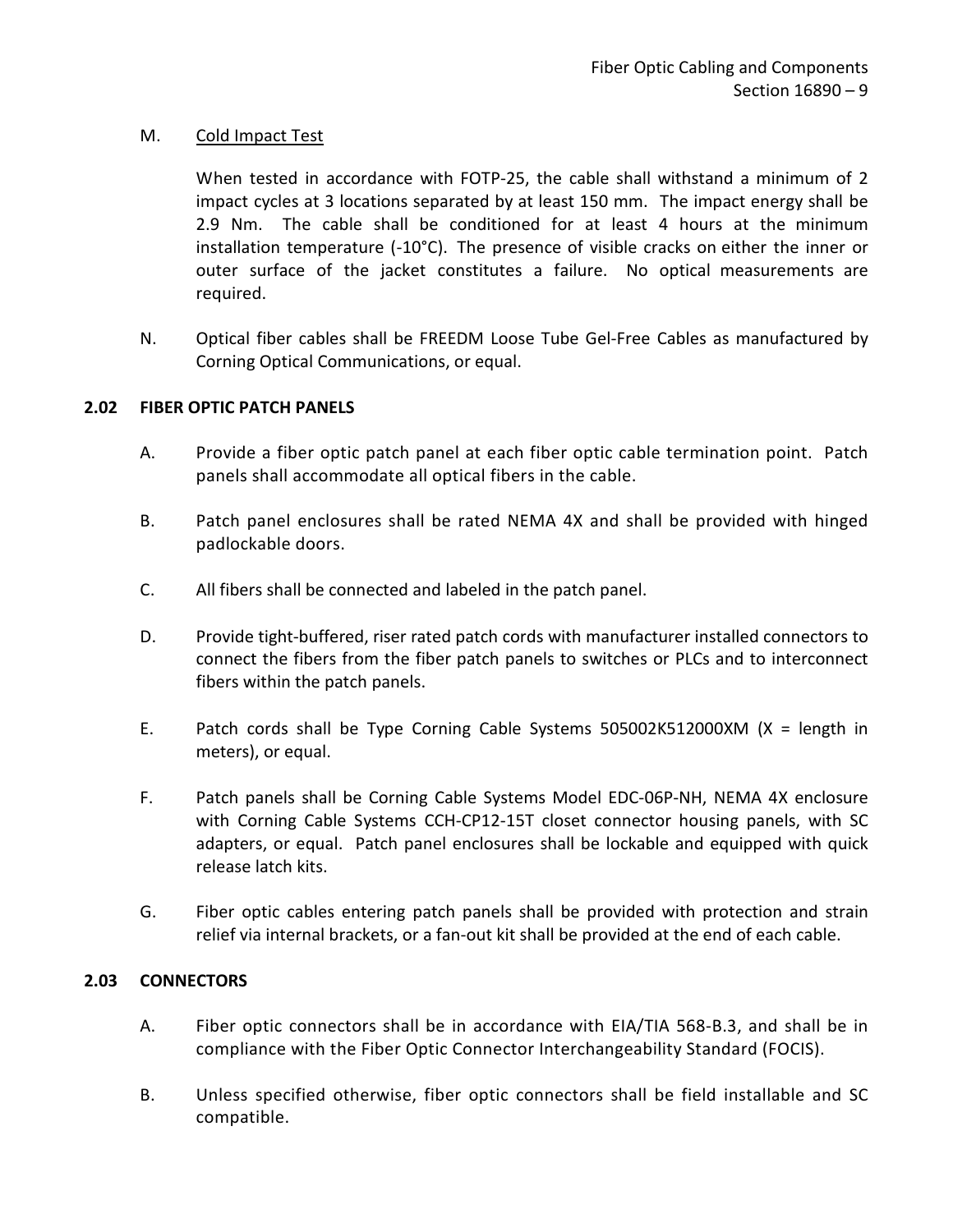C. Fiber optic connectors shall meet the following requirements:

| <b>Property</b>                    | Specification                            |
|------------------------------------|------------------------------------------|
| <b>Operating Temperature Range</b> | -40 to $75^{\circ}$ C                    |
| Technology                         | No-Epoxy, No-Polish                      |
| <b>Ferrule Material</b>            | Ceramic                                  |
| <b>Housing Material</b>            | Composite                                |
| Nominal Fiber Outer Diameter       | 125 microns                              |
| Durability                         | $\leq$ 0.2 dB change by 500 rematings    |
| Jacketed Cable Tensile Strength    | 50 N, change $\leq$ 0.2 dB               |
| 900 µm Cable Tensile Strength      | 4.9 N, change $\leq$ 0.2 dB              |
| Insertion Loss, Typical            | 0.1 dB (multimode), 0.2 dB (single-mode) |
| Insertion Loss, Maximum            | 0.5dB                                    |

D. Fiber optic connectors shall be UniCam High Performance Connectors as manufactured by Corning Optical Communications, or equal.

# <span id="page-11-0"></span>**2.04 ETHERNET SWITCHES**

- A. Where indicated on the Drawings, industrial Ethernet switches shall be provided to connect computers, PLCs, HMI units, etc. to the Plant Ethernet network. Unless specified otherwise, each Ethernet switch shall be provided with built-in fiber optic and copper Ethernet ports.
- B. Ethernet switches shall meet the following requirements:

| <b>Property</b>                       | <b>Specification</b>             |
|---------------------------------------|----------------------------------|
| <b>Operating Temperature Range</b>    | -40 to 75°C                      |
| <b>Operating Humidity</b>             | 5% to 95%                        |
| Mounting                              | DIN-Rail                         |
| <b>Media Access Control Addresses</b> | 8000                             |
| <b>Aging Time</b>                     | Programmable                     |
| Latency Typical                       | $2.6 \mu s$                      |
| <b>Switching Method</b>               | Store-and-Forward                |
| Redundant Input Voltage               | 10-30 VDC (Regulated)            |
| <b>Input Current</b>                  | 620 mA (Max.) at 24 VDC          |
| 10/100BaseTX Connectors               | Fourteen (14) RJ-45 Copper Ports |
| 100BaseFX Connectors                  | Two (2) SC Fiber Duplex Ports    |
| 10BaseT                               | > Cat3 Cable                     |
| 100BaseTX                             | > Cat5 Cable                     |
| 100BaseFX Multimode                   | 50-62.5/125 micron               |
| 100BaseFXE Singlemode                 | 7-10/125 micron                  |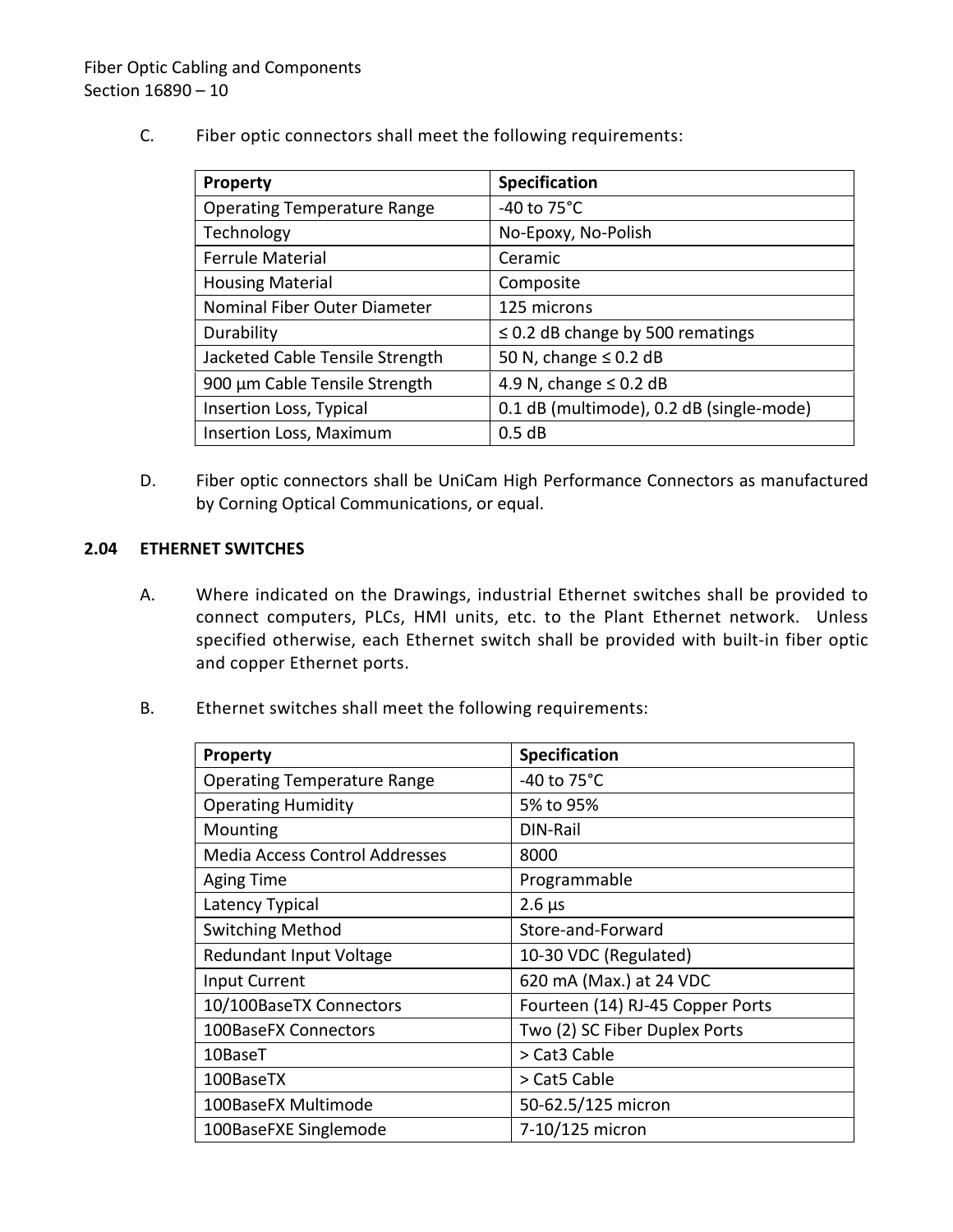- C. Ethernet switches shall be provided with two (2) single-mode or multi-mode fiber optic ports and shall be Model 716FXE2-SC-YY (single-mode) or Model 716FX2-SC (multimode), as manufactured by N-TRON, no substitutes.
- D. Power supplies for Ethernet switches shall be Model NTPS-24-1.3 (1.3A at 24 VDC), as manufactured by N-TRON, no substitutes.

# <span id="page-12-0"></span>**2.05 FLEXIBLE FABRIC INNERDUCT**

- A. The innerduct system shall be designed for fiber optic cabling and telecommunications.
- B. The innerduct shall be flexible, nonmetallic tubing for insertion into a rigid conduit system to provide a smooth, low-friction path through the conduit for fiber optic cabling.
- C. Innerduct shall be constructed of precision extruded nylon resin textile. Innerduct shall meet UL2024A for flame propagation and smoke density values for general applications.
- D. Unless specified otherwise, one 3-cell innerduct pack shall be provided for 2", 3", and 4" conduit sizes. The multi-cell innerduct size shall match the conduit size shown on the Drawings.
- E. Innerduct cells shall be pre-lubricated and preloaded with 1250-lb polyester flat woven pull tapes. Pull tapes shall be color coded and imprinted with accurate sequential footage marks.
- F. Innerduct shall be provided with installation kits furnished by innerduct manufacturer. As a minimum, installation kits shall include 2500-lb swivels, chain harnesses, and pulling lubricant. The number of pulling swivels and chain harnesses shall be per the manufacturer's recommendations.
- G. The flexible fabric innerduct system shall be as manufactured by MaxCell, or equal.

#### <span id="page-12-1"></span>**2.06 ANCILLARY MATERIALS AND COMPONENTS**

A. Fiber Optic Splices

Fiber optic splices shall be the fusion type or mechanical type with a maximum insertion loss of 0.10 dB per splice. Splices shall be installed in splice trays specifically designed for the type of splice being used. The splice trays shall be suitable for use with loose tube cables.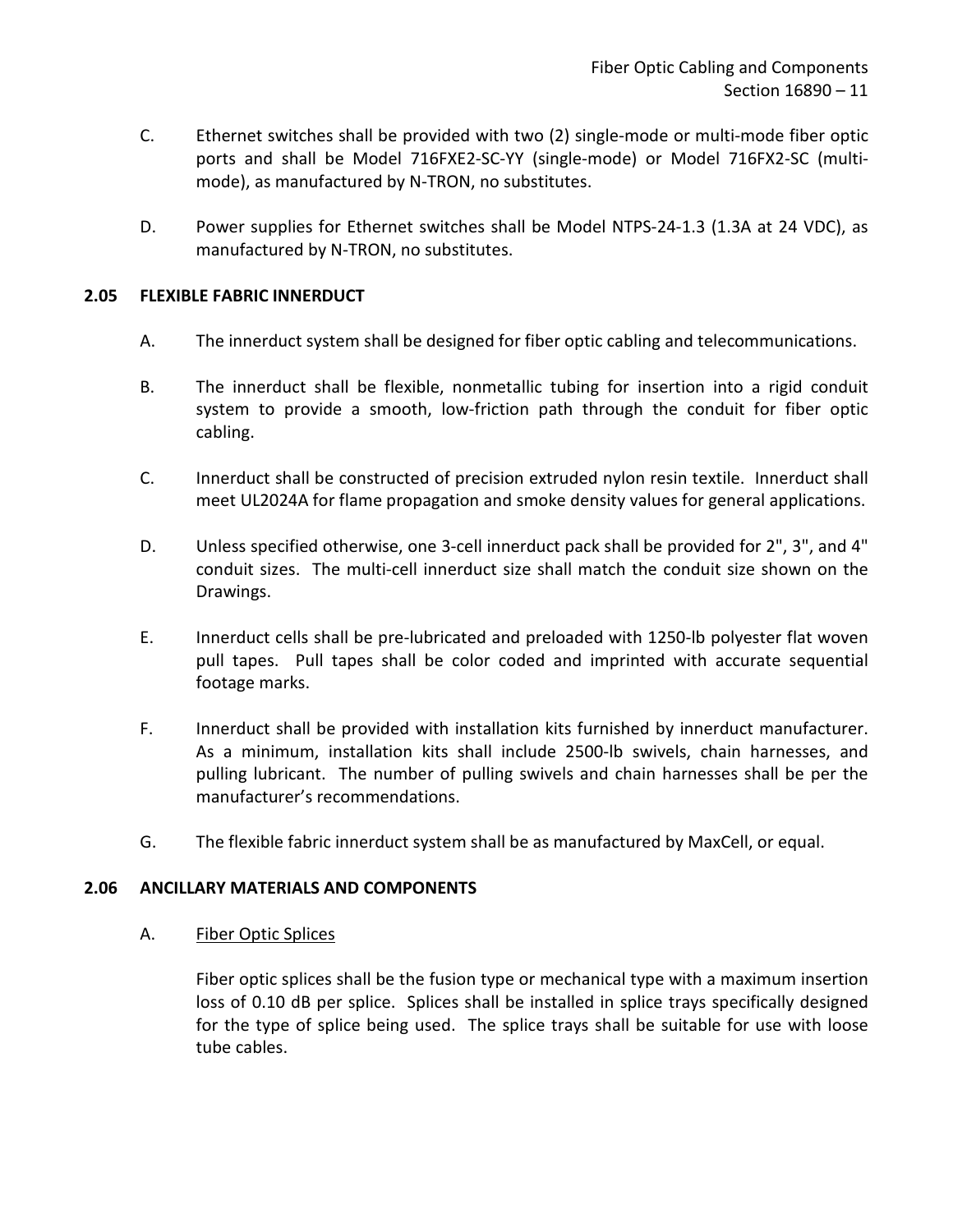# B. Fiber Optic Splice Enclosures

Where permitted by the District, fiber optic splices shall be installed in a re-enterable, dustproof and waterproof splice enclosures. Splice enclosures shall be provided with removable splice trays suitable for holding a minimum of one full fiber turn and designed to protect individual fibers from excessive bending (macro and micro bending stresses). All splices shall be protected with a thermal shrink sleeve. Splice enclosures shall be as manufactured by Corning Optical Communications, Siecor, AT&T, or equal.

# C. Fiber Optic Cable Pull Boxes

Fiber optic cable pull boxes shall be precast concrete pull boxes with galvanized steel diamond plate covers design for H-20 vehicle loading. Unless indicated otherwise on the Drawings, pull boxes shall be a minimum 32" wide x 42" long x 42" deep. Covers shall be hinged type with spring assist and shall be provided with "EMWD COMCBL" bead cast on the upper surface prior to hot dip galvanizing. Covers and frames shall be equipped with perimeter bolts to provide secure closure. Precast knockouts in the walls shall permit underground conduit penetrations. Hot dipped galvanized strut channel inserts, 1-5/8" square x 2' long, shall be embedded on each side of the interior of the pull box for attachment of the cable supports. Accessories shall include pulling eyes, precast concrete bottom with minimum 6" diameter floor drain grate and ground rod hole.

#### D. Supports

The fiber optic cable shall be supported on porcelain saddles attached to 1-5/8" hot dipped galvanized strut channel on the inside of the fiber optic pull boxes. The cable shall be secured to the porcelain saddles with cable tie wraps.

# E. Duct Plugs

Duct plugs shall be designed to seal empty and utilized conduit/cable systems. Duct plugs shall be constructed of corrosion-proof materials. Duct plugs shall be removable and re-useable. Duct plugs for empty conduits shall be blank type. Duct plugs for conduit with fiber optic cabling shall contain the cable holes to match the cable sizes/numbers specified on the Drawings. Duct plugs shall be selected for the actual inside diameter of the conduit and outside diameter of the fiber optic cable(s). Duct plugs shall be Jackmoon as manufactured by Tyco Electronics, or equal.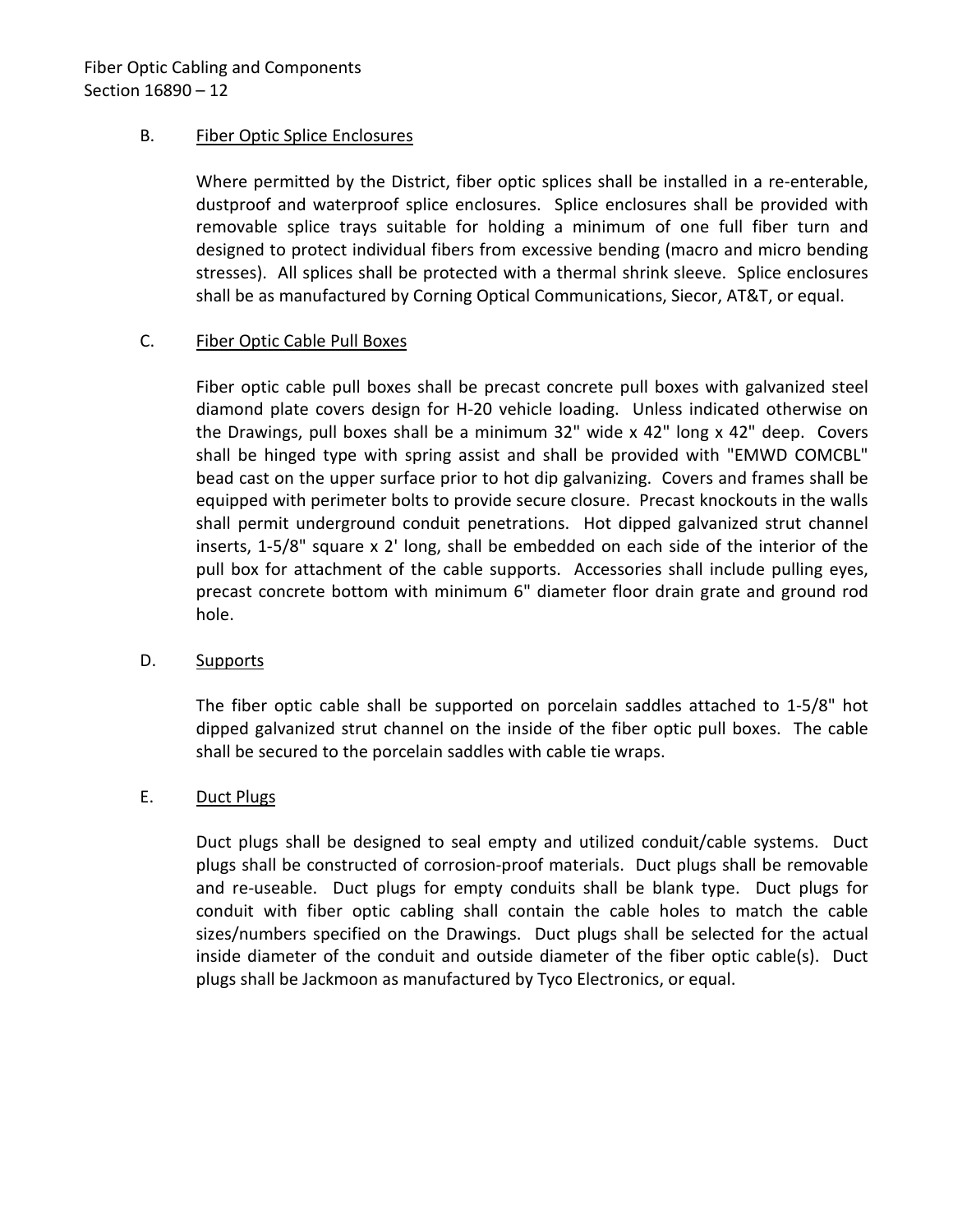# F. Marker Tape

Marker tape shall be 3" wide and magnetically detectable with a solid aluminum foil core and polyethylene jacket resistant to alkalis, acids, and other destructive elements. Marker tape shall be continuously imprinted with "CAUTION: FIBER OPTIC CABLE". Marker tape background color shall be safety orange and caution text shall be black. Marker tape shall be as manufactured by Seton, or equal.

# G. Locator Wire

Locator wire shall be 14-1 solid insulated copper wire, Type UF, in a continuous strand (no splices).

# <span id="page-14-0"></span>**PART 3 - EXECUTION**

# <span id="page-14-1"></span>**3.01 CONDUIT**

- A. General
	- 1. Conduit for fiber optic cabling shall be as shown on the Drawings and specified in Section 16050, Basic Electrical Materials and Methods. Conduit shall be installed in accordance with Section 16050, except as modified hereinafter.
	- 2. The minimum bending radius of conduit shall be 3 feet.
	- 3. Provide two (2) 45-degree (maximum) bends spaced a minimum of 2 feet apart in order to change direction.
	- 4. Install conduit vertical elbows more than 36" deep for conduit risers to exit floor perpendicular to floor surface.
	- 5. Install 1/4" minimum flat pull tape (1,250 lb minimum tensile strength) with imprinted length measurements in all spare conduits. Anchor each end of pull tape to prevent inadvertent pullback into conduit. Cap all conduits with removable caps.
	- 6. Following the completion of conduit trench backfill and compaction, all conduits shall be cleared of loose material by brush and compressed air.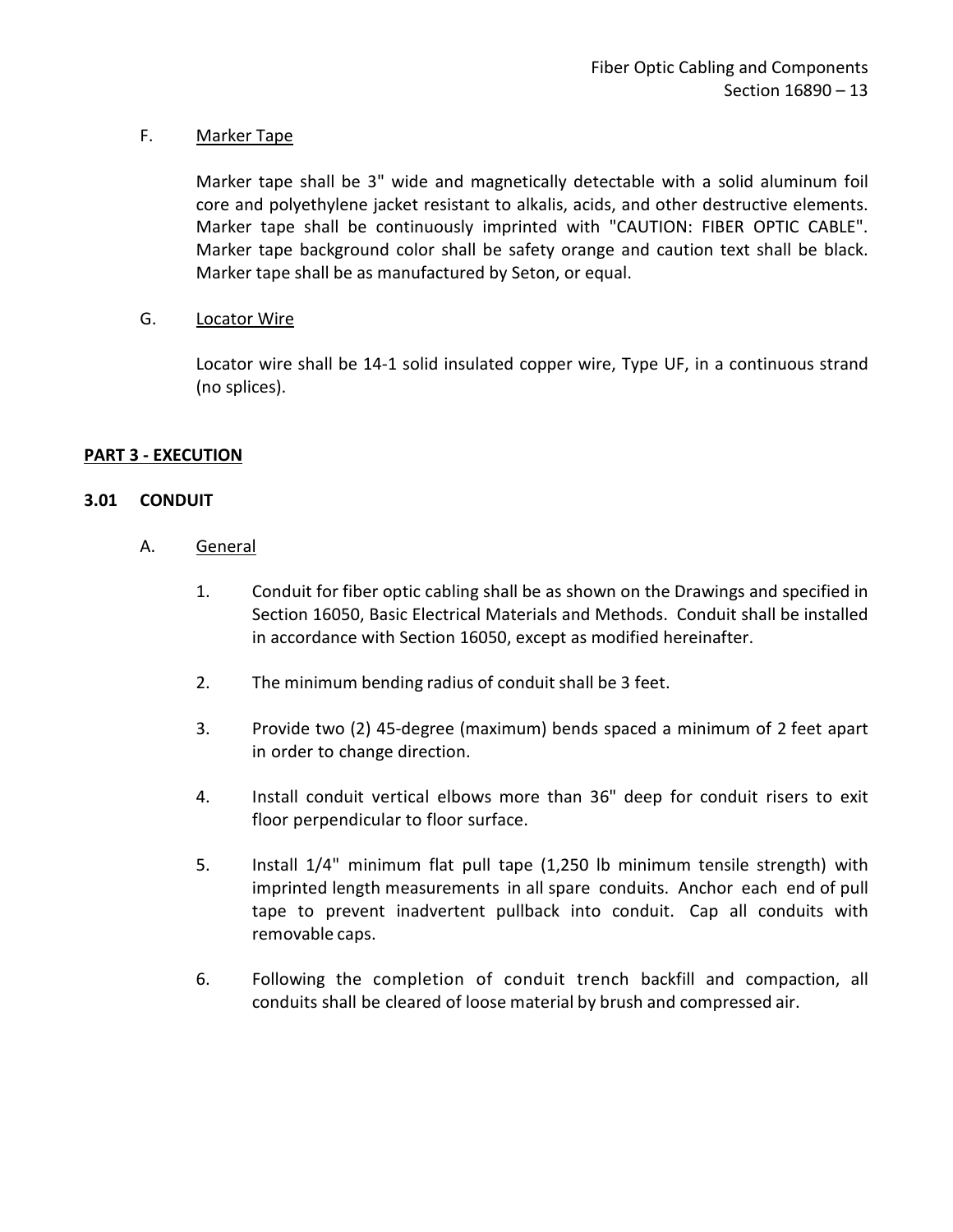- 7. All conduits shall be tested to detect alignment or deformation problems by pulling a mandrel through the entire length of the conduit. The test mandrel shall be a minimum of 90% of the inside diameter of the conduit. The test mandrel shall be passed in both directions. This test shall be witnessed by the Inspector prior to pulling the innerduct and fiber optic cabling. Portions of the conduit which do not allow passage of the mandrel shall be removed and replaced with new conduit, and re-tested.
- 8. Contractor shall perform these same cleaning and testing procedures for existing conduits that are to be reused.
- B. Conduit Installation Along Pipelines
	- 1. Where indicated on the Drawings, fiber optic conduit shall be installed parallel with a pipeline and in the same trench as the pipeline.
	- 2. Conduits shall be installed on one side of the pipeline trench, at least 2" and not more than 12" from the trench wall, at a depth of 3 to 4 feet below grade along the entire pipeline route. The conduit shall not cross over the pipe.
	- 3. For conduits installed with a pipeline, conduits shall clear concrete structures and vaults associated with the pipeline by a minimum of one foot.
	- 4. For pipelines installed in a casing (e.g. bore and jack sections of a pipeline alignment), conduit shall be installed in the annular space between the carrier pipe and the casing.

#### C. Locator Wire and Marker Tape

- 1. All buried fiber optic conduit shall be installed with a locator wire and detectable marker tape.
- 2. Locator wire shall be placed on top of the conduit and secured with tape. Locator wire shall be brought to the surface at maximum intervals of 660 feet in a precast concrete valve box. Contractor shall furnish and install valve box for the locator wire in accordance with District Standard Drawing B-656. Valve box cast iron cover shall be marked "EMWD: Respective Pipeline Service" (e.g. WATER, SEWER, OR RECLAIMED). Locator wire inside valve box shall be provided with a stainless steel tag labeled "FIBER OPTIC LOCATOR STATION". Valve box locations shall be confirmed in the field with the District's Inspector. Each Fiber Optic Locator Station shall be provided with an abovegrade marker post per District Standard Drawing B-665.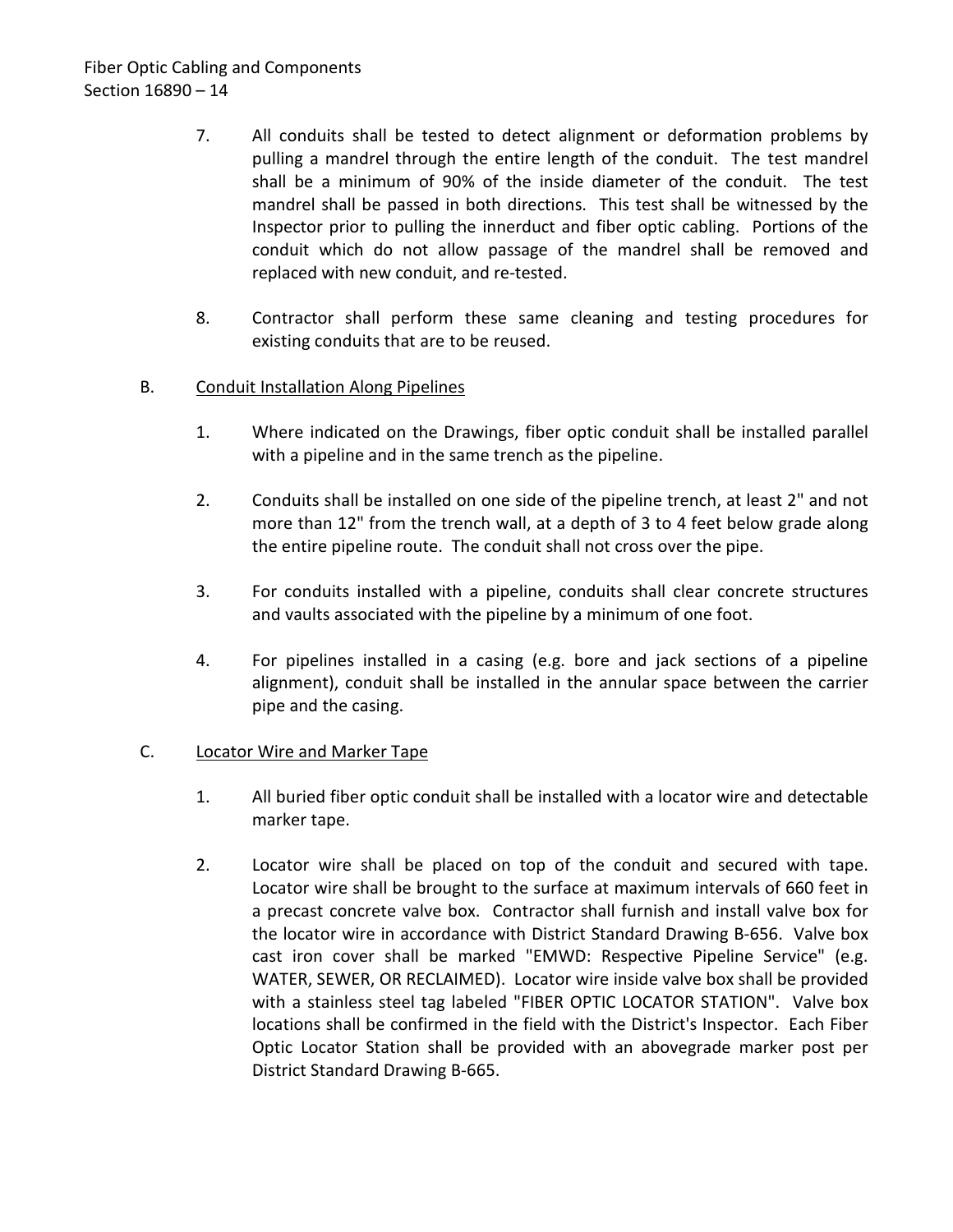- 3. In addition to the locator wire, Contractor shall furnish and install detectable marker tape above the buried conduit. Marker tape shall be installed along the entire length of the conduit route at a depth of 12" to 18" below grade.
- 4. After all trench backfill operations are complete, Contractor shall perform a locatability test of all conduit locator wire to confirm that the wire is continuous. Contractor shall be responsible for all costs to confirm, locate, and repair any breaks in the location wire identified in the locatability test.

# <span id="page-16-0"></span>**3.02 PULL BOXES**

- A. The Drawings diagrammatically indicate the desired location of pull boxes, conduit runs, and other fiber optic system items. Exact locations shall be determined by the Contractor based on physical size and arrangement of equipment, finished elevations, calculated cable pulling tensions, field obstructions, and criteria below. Locations shown on the Drawings should be followed as closely as possible; however, pull boxes shall be located according to the following criteria:
	- 1. At no point shall the cable pulling tension exceed 600 pounds. If cable pulling tension is calculated to exceed 600 pounds, additional pull boxes shall be provided at no extra cost to the District.
	- 2. The maximum distance between any two pull boxes shall not exceed 1,200 feet.
	- 3. Within the 1,200-foot distance, the Contractor shall install pull boxes at locations wherever the cumulative change of direction of the conduit exceeds 180 degrees.
	- 4. The minimum bending radius for conduit shall be 3 feet.
	- 5. A pull box shall be installed on one side of each bore and jack crossing. However, for any crossing which requires multiple casings and more than 180 degrees of conduit bends to account for elevation differences or route adjustments, a pullbox shall be provided on both sides of the crossing.
	- 6. Pull boxes shall be installed a minimum of 12" from all structures.
	- 7. Where fiber optic conduit is installed parallel with a pipeline, pull boxes shall be installed 3 feet from the pipeline (clear horizontal distance), unless indicated otherwise on the Drawings.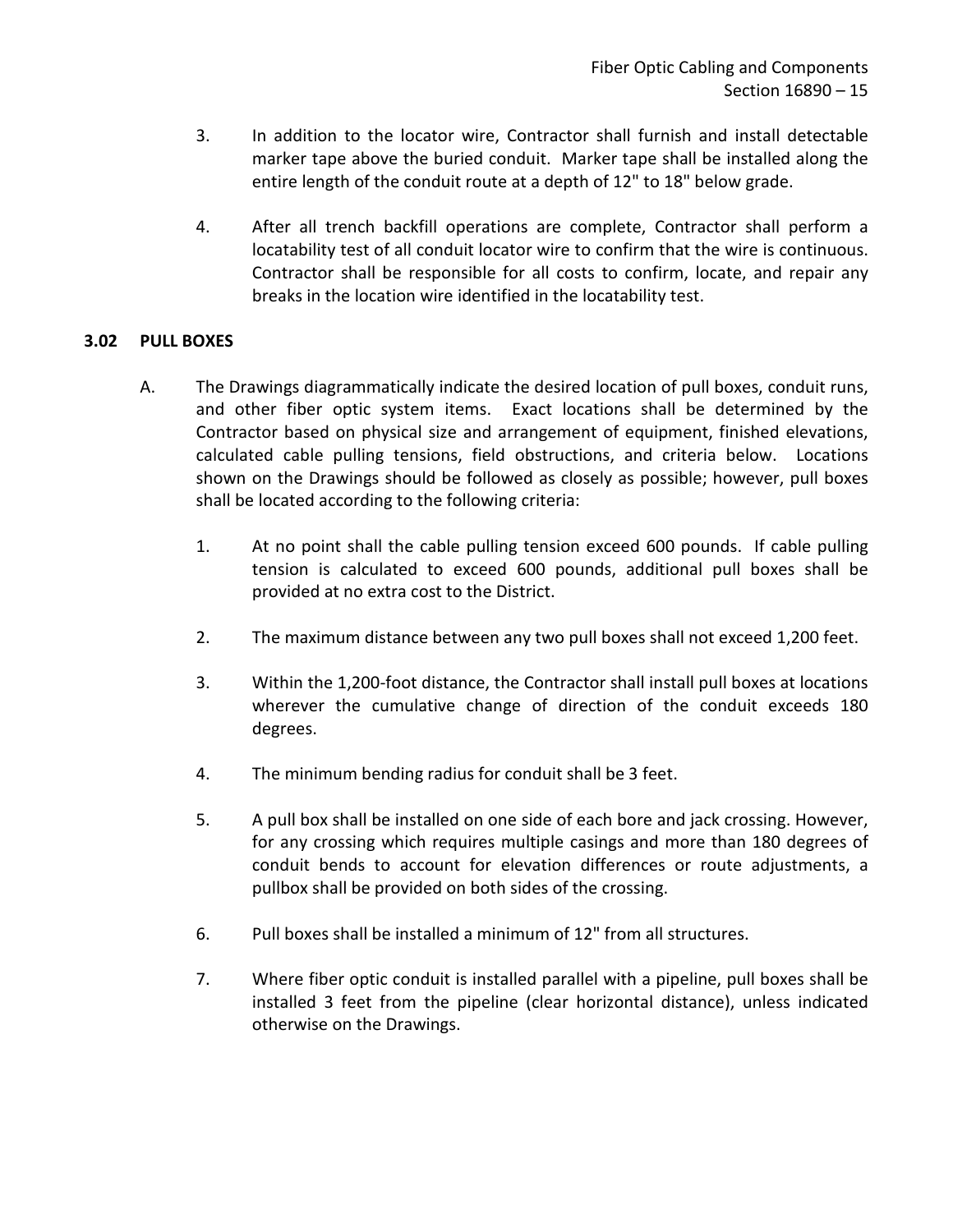# Fiber Optic Cabling and Components Section 16890 – 16

- B. Pull boxes located in paved areas shall be installed so that the top of the cover is flush with the pavement. Pull boxes located in dirt roads shall be set flush with the finished grade and a 10-foot square asphalt concrete paved section shall be constructed around the pull box in accordance with District Standard Drawing SA-47. Pull boxes located outside of the traveled way shall be set 4" higher than the final grade of the restored surface to prevent accumulation of dirt, silt and debris on the top of the cover.
- C. Contractor shall perform conduit integrity tests for each section between the pull boxes after backfilling and compaction using the test and procedures described in this Section. These tests shall be performed prior to installation of the innerduct and fiber optic cabling.
- D. Any voids around conduit entries into pull boxes shall be filled with concrete grout to prevent the intrusion of debris and water into the pull boxes. In addition, any pull box knock-out with a conduit shall be filled with concrete grout. All concrete grout fill shall be finished flush with the interior surface of the pull box wall.
- E. Pull box conduit entries shall be sealed with duct plugs, as specified herein, to prevent the intrusion of water and debris into the pull boxes.
- F. Pull boxes shall be installed on a compacted level foundation consisting of 8" of gravel fill complying with Section 02201. The subgrade beneath the gravel fill shall be scarified to a depth of 12" and compacted to 90% (minimum) relative compaction. Compaction around pull boxes and associated components shall be performed in accordance with Section 02201.
- G. Unless specified otherwise, a 3/4" x 10' long ground rod shall be provided in each pull box along with a grounding clamp and #4 AWG bare copper ground wire.
- H. Upon final acceptance of the conduit system all pull boxes shall be free of debris and water, and be ready for innerduct and fiber optic cable installation.
- I. The pulling of fiber optic cable shall be hand assisted at each pull box. The cable shall not be crushed, kinked or forced around a sharp corner. Sufficient slack shall be left at each end of the cable to allow proper cable termination.
- J. The cable shall be looped in each pull box to provide approximately 15 feet of extra cable. At termination points, such as at patch panels and cabinets, a 15-foot loop of cable shall also be provided wherever space permits. The fiber optic cable shall be coiled and secured with cable ties to pull box rack arms. Contractor shall ensure that the minimum bending radius of the fiber optic cable is not compromised when preparing and securing the stored cable slack.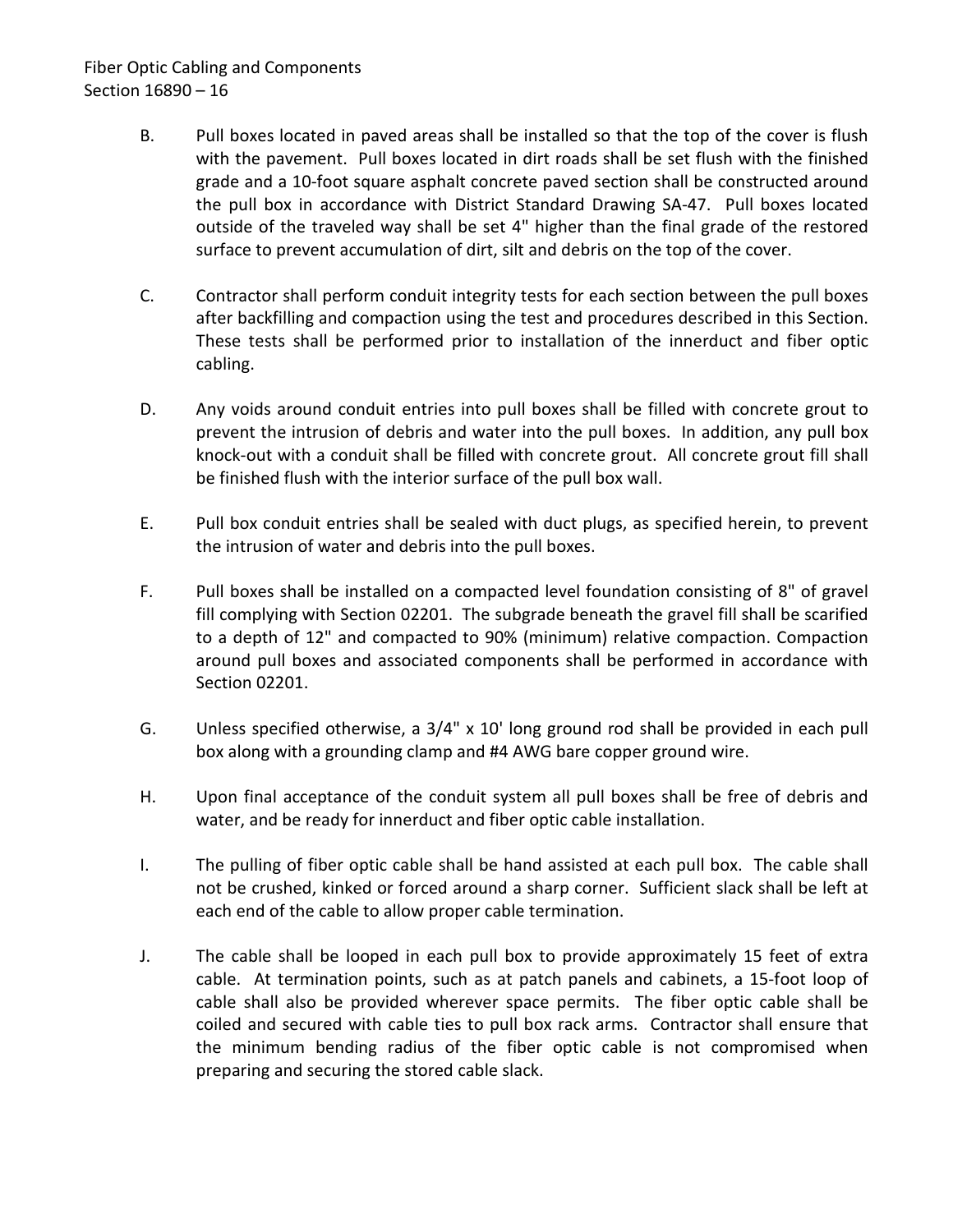- K. When all cables at each pull box are installed and securely racked, all void areas around conduit containing cables shall be sealed with duct plugs, as specified herein. In addition, blank duct plugs shall be installed in all spare conduits.
- L. Imprinted plastic coated cloth identification and warning tags shall be securely attached to the cables in at least 2 locations in each pull box. Tags shall be as manufactured by Thomas & Betts, or Brady.
- M. At each pull box, a plastic warning placard shall be attached to the interior of the pull box with stainless steel anchors and fender washers. The placard shall be provided with a safety orange background and black letter stating, "CAUTION: FIBER OPTIC CABLE".

# <span id="page-18-0"></span>**3.03 INNERDUCT**

- A. Unless indicated otherwise on the Drawings, flexible fabric innerduct shall be installed in all conduit. Innerduct shall be installed in accordance with the manufacturer's written instructions.
- B. Innerduct shall be installed in continuous, un-spliced lengths between pull boxes and/or termination points.
- C. Provide suitable slack in pull boxes and at turns to ensure that the innerduct will be installed un-kinked and free.

#### <span id="page-18-1"></span>**3.04 FIBER OPTIC CABLING**

- A. Unless indicated otherwise on the Drawings, fiber optic cabling shall be installed in conduit, inside flexible fabric innerduct.
- B. Contractor shall install fiber optic cabling in accordance with the approved cable routing plan, patch panel location plan, and pull box plan.
- C. Fiber optic cabling shall be installed in accordance with innerduct and cable manufacturer's printed instructions, telecommunication industry standards, and all applicable state and federal codes. Contractor shall determine a suitable cable installation method to ensure that all cable installation requirements are met in all conduit sections.

Fiber optic system components shall be installed in accordance with the manufacturer's printed instructions.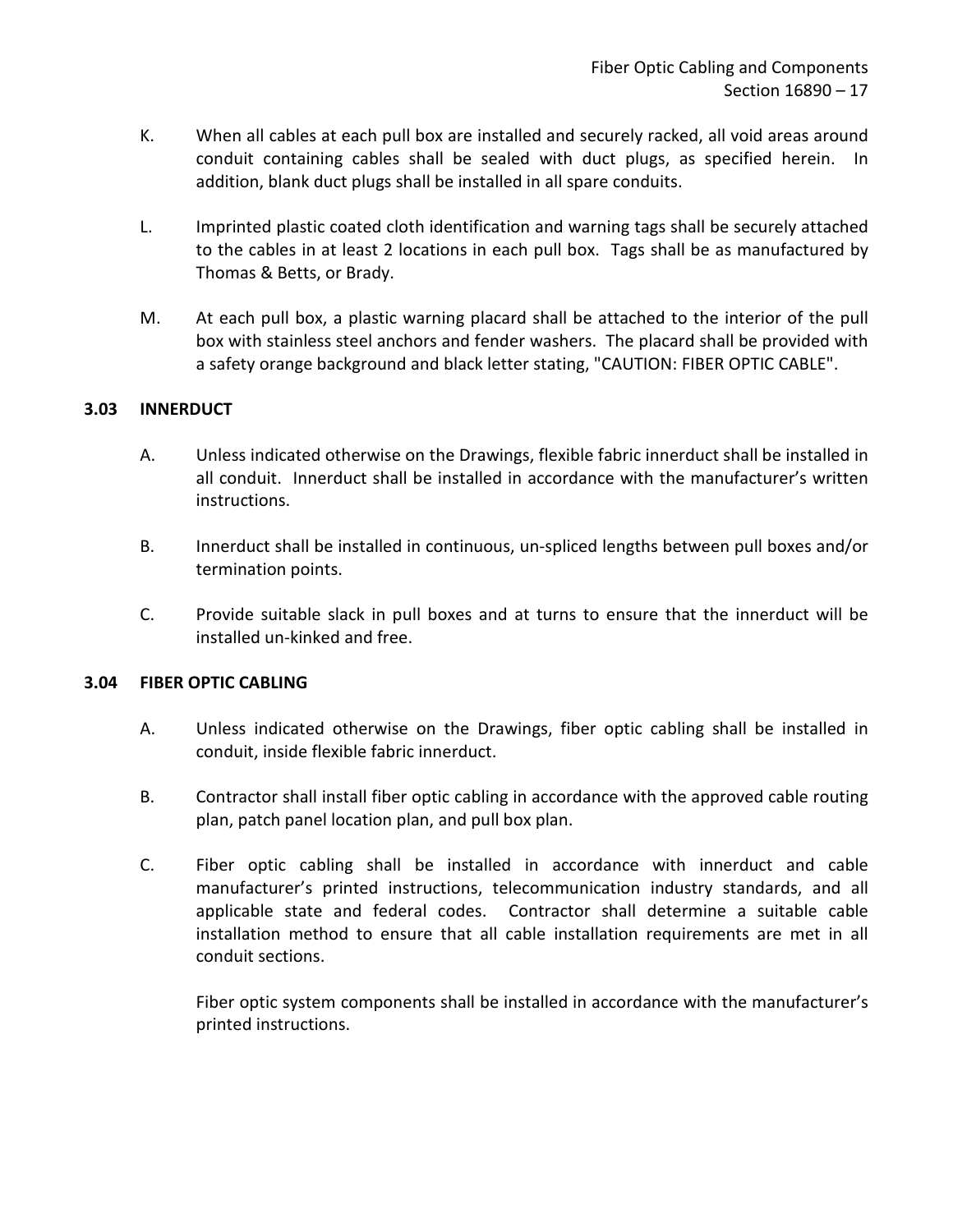- D. The requirements specified herein are provided to ensure the integrity of the fiber optic cable system, and represent minimum installation requirements. Additional measures not specified herein shall be taken during installation if recommended by the manufacturer or required to ensure protection of the cable.
- E. All work shall be performed in conformance with the highest standards of quality and craftsmanship in the telecommunication industry with regard to the electrical and mechanical integrity of the installation (including all connections), the finished appearance of the installation, and the accuracy and completeness of the documentation.
- F. Fiber optic cable shall be installed in continuous lengths without intermediate splices, except where approved by the District.
- G. Field personnel shall be formally trained in all aspects of cable installation techniques and procedures, and shall be certified by the cable manufacturer.
- H. Special care and precautions shall be exercised during cable installation to ensure that cable tensile limits and bending limits are not exceeded under any circumstances.
- I. Whenever power equipment is utilized to install fiber optic cable, the pulling speed shall not exceed 30 meters per second, and commercial dynamometers or load-cell instruments shall be provided to continuously monitor cable pulling tension. Equipment shall be designed to prevent a preset pulling tension from being exceeded. The fiber optic cable manufacturer shall provide the pulling tension set point. If excessive pulling tension is detected, all cable pulling operations shall immediately cease and the District shall be notified.

All cable pulls shall be documented by a graph of pulling tension versus distance, which shall be annotated with the following information:

- 1. Cable reel number
- 2. Date and time of pull
- 3. Location of pull point and conduit route per routing plan
- 4. Explanations of any abnormalities in readings or interruptions
- 5. Name of installation supervisor.

Cable pull graphs shall be submitted to the District for review and approval prior to commencing installation of cable terminations.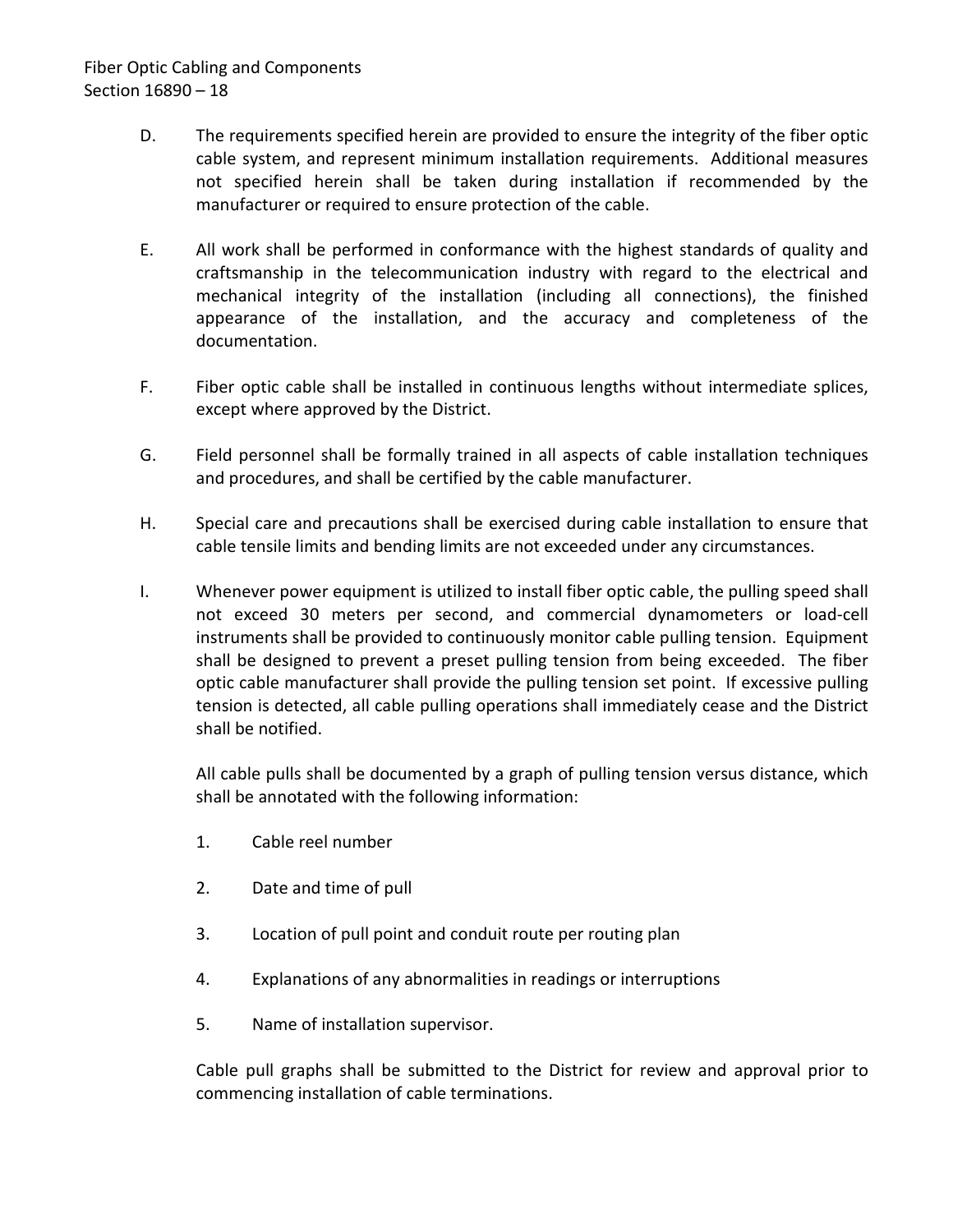- J. Large diameter wheels, pulling sheaves, cable guides, swivels, and grips shall be used to maintain the appropriate cable bend radius and to prevent cable twist.
- K. A cable feeder guide shall be utilized between the cable reel and the face of the conduit to protect the cable and guide it off the reel and into the conduit. The cable shall be carefully inspected for jacket defects as it is removed from the cable reel. If defects are observed, the pulling operation shall be terminated immediately and the District shall be notified.
- L. As the cable is pulled off the reel and into the cable feeder guide, it shall be lubricated with a water-based type lubricant approved by the cable manufacturer and the innerduct manufacturer.
- M. During installation, the cable shall not be kinked as it comes off the spool. Crushed or kinked cable shall be replaced with new cable
- N. No vehicular or pedestrian traffic shall be allowed to run over fiber optic cables. During installation, the fiber optic cables shall not be left exposed or unattended
- O. Crushed or kinked cable shall be replaced with new cable. In addition, repair of cable jackets will not be permitted. Jacket damage shall require removal and re-installation of a new cable at no cost to the District.
- P. Cables shall not be left in tension stress after installation.

# <span id="page-20-0"></span>**3.05 SPLICING**

- A. Fiber optic cable splices will only be permitted on a case-by-case basis, and only after the Contractor has demonstrated to the District's satisfaction, that fiber optic cable manufacturers are unable to manufacturer the specified cables in lengths that would allow installation without splices.
- B. When splicing is authorized by the District, splicing shall be by trained, authorized persons only. Any allowed splicing of fiber optic cable shall be by fusion splice only, no mechanical splices will be permitted.
- C. All fusion splicing equipment shall be in good working order, properly calibrated, and meeting all industry standards and safety regulations. Cable preparation, closure installation and splicing shall be accomplished in accordance with the manufacturer's recommendations and approved industry standards.
- D. Splices shall be made in re-enterable, dustproof, and waterproof splice enclosures as specified herein. All splices shall be protected with a thermal shrink sleeve.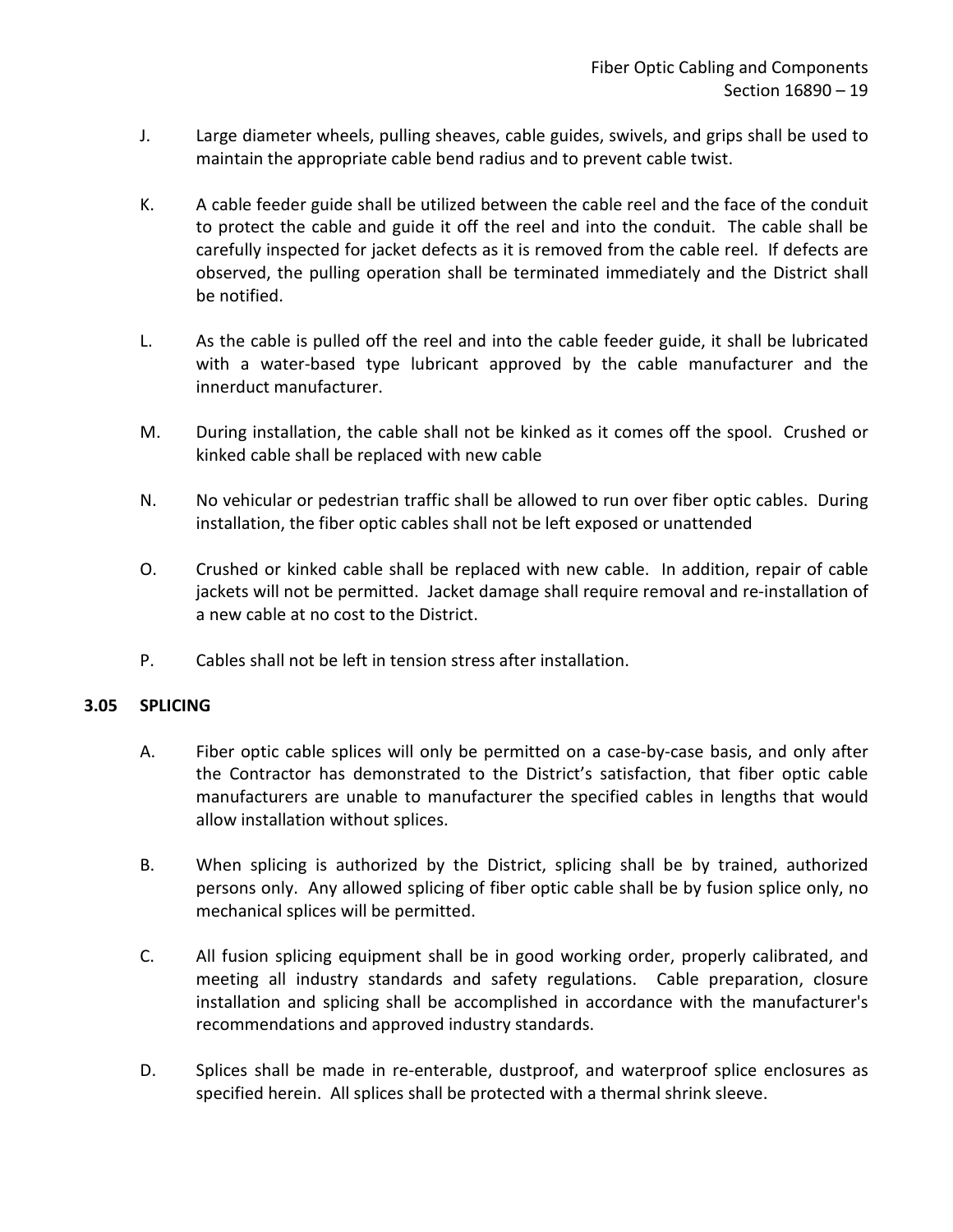# Fiber Optic Cabling and Components Section 16890 – 20

- E. The average splice loss shall be no greater than 0.1 dB per splice. The average splice loss is defined as the summation of the loss as measured in both directions using an optical time domain reflectometer (OTDR) through the fusion splice, divided by two. No individual splice loss measured in a single direction shall exceed 0.15 dB.
- F. Unless indicated otherwise on the Drawings, provide a minimum of 15 feet of fiber optic cable looped adjacent to the splice enclosure.

# <span id="page-21-0"></span>**3.06 TERMINATIONS**

- A. Unless specified otherwise, fiber optic cable shall be terminated inside a patch panel. Direct landing of cable fibers to a router, switch, or PLC will not be permitted.
- B. Connections to cable fibers at patch panels shall be performed by fusion splicing of fiber optic patch cords (jumpers). Patch cords shall be tight-buffered, riser rated and equipped with ST connectors.
- C. All cable terminations shall be provided with permanent labels. Labels shall be pressure sensitive polyester imprinted with smear resistant ink.

# <span id="page-21-1"></span>**3.07 MANUFACTURER FIELD SERVICES**

Contractor shall furnish the services of certified manufacturer engineering representatives for the material and equipment specified herein at the project site(s) to provide the following:

- A. Assistance and inspection during installation of the fiber optic system. Upon completion of installation, manufacturers shall provide certificates of proper installation for all fiber optic system components.
- B. Assistance, troubleshooting, and witnessing of system testing.
- C. Operation and maintenance training of District personnel. Operation and maintenance training shall include all aspects of operating and maintaining the fiber optic system, including, but not limited to: safety procedures, troubleshooting, preventative maintenance, performing connections to spare fibers, and testing. Unless specified otherwise, 8 hours (total) of training shall be provided. All training shall be coordinated with the District, and at least 2 weeks advance notice shall be provided for scheduling the training sessions.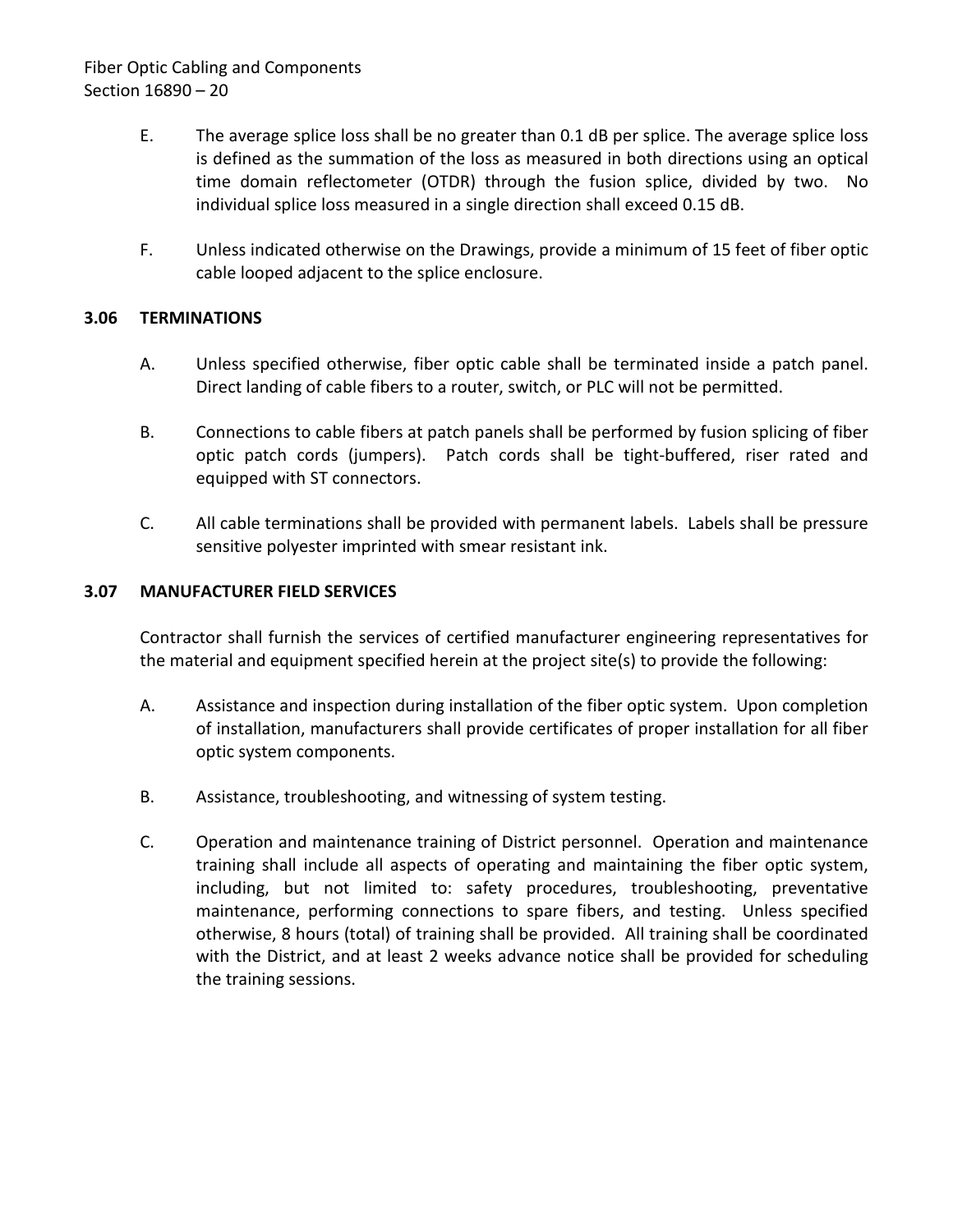# <span id="page-22-0"></span>**3.08 FIELD TESTS**

- A. Contractor shall perform and document the testing of the fiber optic system, including all cables, patch panels, patch cords, connectors, and splices as specified herein. All field testing will be witnessed by the District. Contractor shall coordinate all field testing activities with the District and provide a minimum of 2 weeks advance notice prior to commencing the testing.
- B. The purpose of the testing is to verify that the fiber cable system is free from defects and that the attenuation of the optical fibers and associated components are within the performance values specified herein and to provide a baseline for comparison purposes.
- C. A recording optical time domain refractometer (OTDR) shall be utilized to test the fiber optic system. The ODTR shall be equipped with an X-Y plotter to provide a hard copy record of each test measurement. In addition, the OTDR shall be equipped with a light source for testing single mode and multimode fibers. The OTDR shall be calibrated for the correct index of refraction to provide proper length measurement for the known length of reference fiber. The OTDR shall be capable of providing sufficient internal masking to allow an entire cable section to be tested. Optical fiber jumpers of sufficient length shall be provided to display the required cable section.
- D. After installation of all fiber optic cable, patch panels, patch cords, and connectors is complete, the following tests shall be performed:
	- 1. The end-to-end continuity and attenuation of each optical fiber shall be tested using the OTDR. All traces shall display the entire length of the cable under test, highlighting any localized loss discontinuities, including installation induced losses and connector losses. The pulse width of the OTDR shall be set at a sufficient width to provide adequate injected power to measure the entire length of the fiber under test.
	- 2. A transmission test shall be performed with the use of stabilized light sources and power meters. Single mode fibers shall be tested with 1310 and 1550 Nm light wavelengths, and multimode fibers shall be tested with 850 and 1300 Nm light wavelengths. The testing shall be conducted in both directions on each fiber of each cable.
	- 3. If connectors and/or splices exist in the cable being tested, then two traces shall be recorded. One trace shall record the fiber loss (dB) and average attenuation (dB/km) of the entire cable segment under test, including connectors and splices. The second trace shall display a magnified view of the connector and splice regions, providing the connector and splice losses (dB).